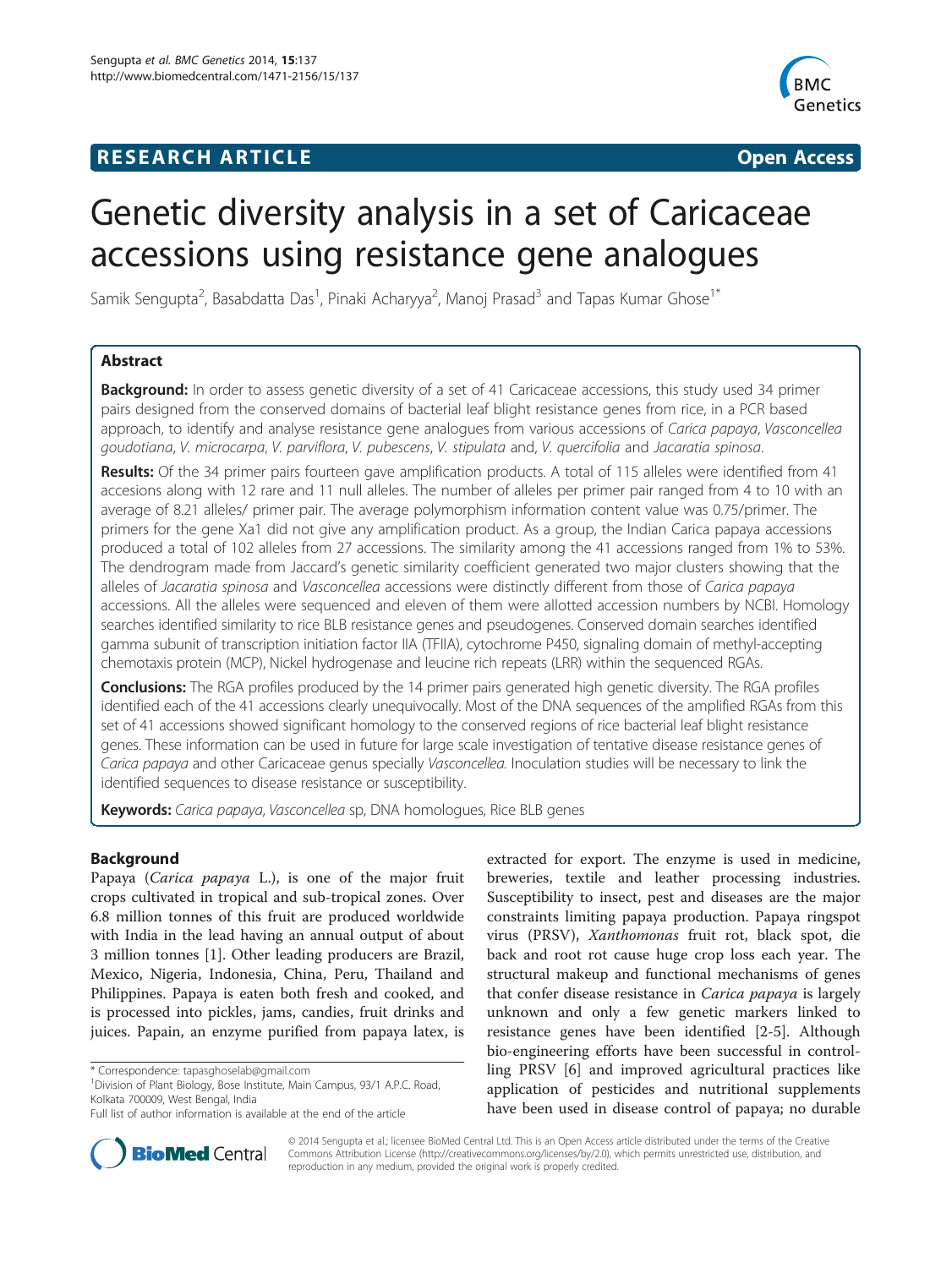solution is available due to the breakdown of resistance by high pathogenic variability. Vasconcellea, a related genus from the family Caricaceae, has the potential as a source of novel genes for quality traits and disease resistance especially against papaya ringspot virus [\[7,8\]](#page-12-0). Resistances to several other diseases which affect Carica papaya have also been identified in the *Vasconcellea* genepool, including: resistance to black spot, (V. cundinamarcensis) [[7](#page-12-0)]; die back,  $(V.$  parviflora) [\[7\]](#page-12-0); and root rot,  $(V.$  goudotiana) [\[7](#page-12-0)]. However hybridization between Carica papaya and Vasconcellea have been largely limited by post-zygotic instabilities, including embryo abortion and infertility of the hybrids [\[7,8\]](#page-12-0); thus presenting a significant barrier for the successful introgression of desirable disease resistance traits into C. papaya.

The susceptibility of papaya to diseases coupled with the difficulty in producing viable intergeneric crosses has lead to the adoption of molecular biology tools, PCR-based strategies and in-silico genomic evaluation of defense gene homologs, as a means for crop improvement and search of naturally occurring resistance in existing genotypes of papaya and related species [[9](#page-12-0)]. With the publication of the 372 Mb draft sequence of the papaya genome [\[10,11](#page-12-0)], defense associated nucleotide-binding site (NBS)-encoding genes have been identified. Majority of the plant disease resistance proteins identified to date belong to a limited number of classes, of which those containing nucleotide-binding site (NBS) motifs are the most common. Amaral et al. [\[12](#page-12-0)] used the primer combination P1b and RNBS-D [[13](#page-12-0)] to amplify RGAs in *Carica papaya* transgenic variety Embrapa PTP18 and Vasconcellea cauliflora. Forty eight clones were sequenced from each of the two species and the only RGA that was identified was from Carica papaya transgenic variety Embrapa PTP18. This RGA showed homology to the putative disease resistant protein RGA3 of Solanum bulbocastanum (gb| AAP45165.1|). Detailed in-silico analysis of the putative resistance genes (R-genes) identified by Ming et al. [[11](#page-12-0)] have been done by Porter et al. [[9\]](#page-12-0). They found that despite having a significantly larger genome than Arabidopsis thaliana, papaya has fewer NBS genes, belonging to both Toll/interleukin-1 receptor (TIR) and non-TIR subclasses. They also proposed that Papaya NBS gene family shares most similarity with *Vitis vinifera* homologs, but seven non-TIR members with distinct motif sequence represents a novel subgroup.

Although the order of plant disease resistance genes is not syntenic across taxa, majority of the defence related genes are structurally and functionally conserved across most plant species and the proteins coded have been grouped into various classes [[14](#page-12-0)-[16\]](#page-12-0). Synteny is the maintenance of the ordered sequence or the relative positions of the genes on the chromosome across species. With the increased availability of plant genome

sequence information, syntenic relationships among the various taxa are being gradually elucidated. Studies have revealed that the gene families encoding transcription factors are syntenic throughout the angiosperm kingdom while others are subject to various aberrations [\[17](#page-12-0)]. Abrouk et al [[18\]](#page-12-0) analysed monocot synteny using rice as the reference genome and found that on the basis of short conserved sequence regions 77% of the genes were conserved among the five cereal genomes of rice, maize, wheat, Sorghum and Brachypodium. Similar analysis of eudicot synteny with grape as the reference genome showed 77% gene conservation between Arabidopsis, grape, poplar, soybean and papaya. Synteny has also been found between rice and Arabidopsis [[19\]](#page-12-0). There are no reports of synteny between rice and papaya as of yet. However this experimentation has been based on the probable structural and functional conservation of disease resistance genes between rice and papaya.

Using degenerate PCR primers designed from the various classes of disease resistance, a number of workers like Leister et al. [\[20\]](#page-12-0), Kanazin et al. [\[21\]](#page-12-0) and Yu et al. [\[22\]](#page-12-0) have developed a targeted technique for isolating homologous genes and DNA sequences. The term RGA (resistance gene analog) is used to denote such cloned homologous gene sequences for which no function has yet been assigned in the plant species [\[23\]](#page-12-0). Once found, the RGA can be used as probe to screen BAC or cDNA libraries, as a marker to be applied in marker assisted selection and to obtain resistance by their over expression in the plant genome.

Rice is the model monocot. Its genome has been sequenced and information regarding the structure and function of its disease resistance genes, including those against bacterial leaf blight (BLB) are publicly available [\[24](#page-12-0)-[32](#page-12-0)]. BLB is caused by the vascular pathogen Xanthomonas oryzae pv. oryzae (Xoo), a gammaproteobacteria. It is one of the most serious diseases leading to crop failure in rice growing countries. Xoo enters rice leaves typically through the hydathodes at the leaf margin, multiplies in the intercellular spaces of the underlying epithelial tissue, and moves to the xylem vessels to cause systemic infection [[25](#page-12-0)]. Rice Bacterial leaf blight (BLB) resistance genes Xa1 and Xa21 belongs to the CC/NBD/LRR (coiled coil/nucleotide binding domain/leucine rich repeat) [[31](#page-12-0)] and extracellular LRR/kinase domain classes [\[27\]](#page-12-0) respectively. The BLB resistance gene xa5 is a transcription factor and Xa26 codes for a receptor kinase like protein. A signalanchor-like sequence is predicted at the amino (N)-terminal region of BLB resistance gene Xa27 and it localizes to the apoplast. The previous attempt to isolate and identify RGAs used degenerate primers designed by Bertioli [[13](#page-12-0)] using a protein alignment of L6 rust R-gene (resistance gene) from *Linum usitatissimum*, R-gene  $N$  against tobacco mosaic virus from Nicotiana glutinosa, gene NL25 from Solanum tuberosum mRNA, gene RPS5 of A.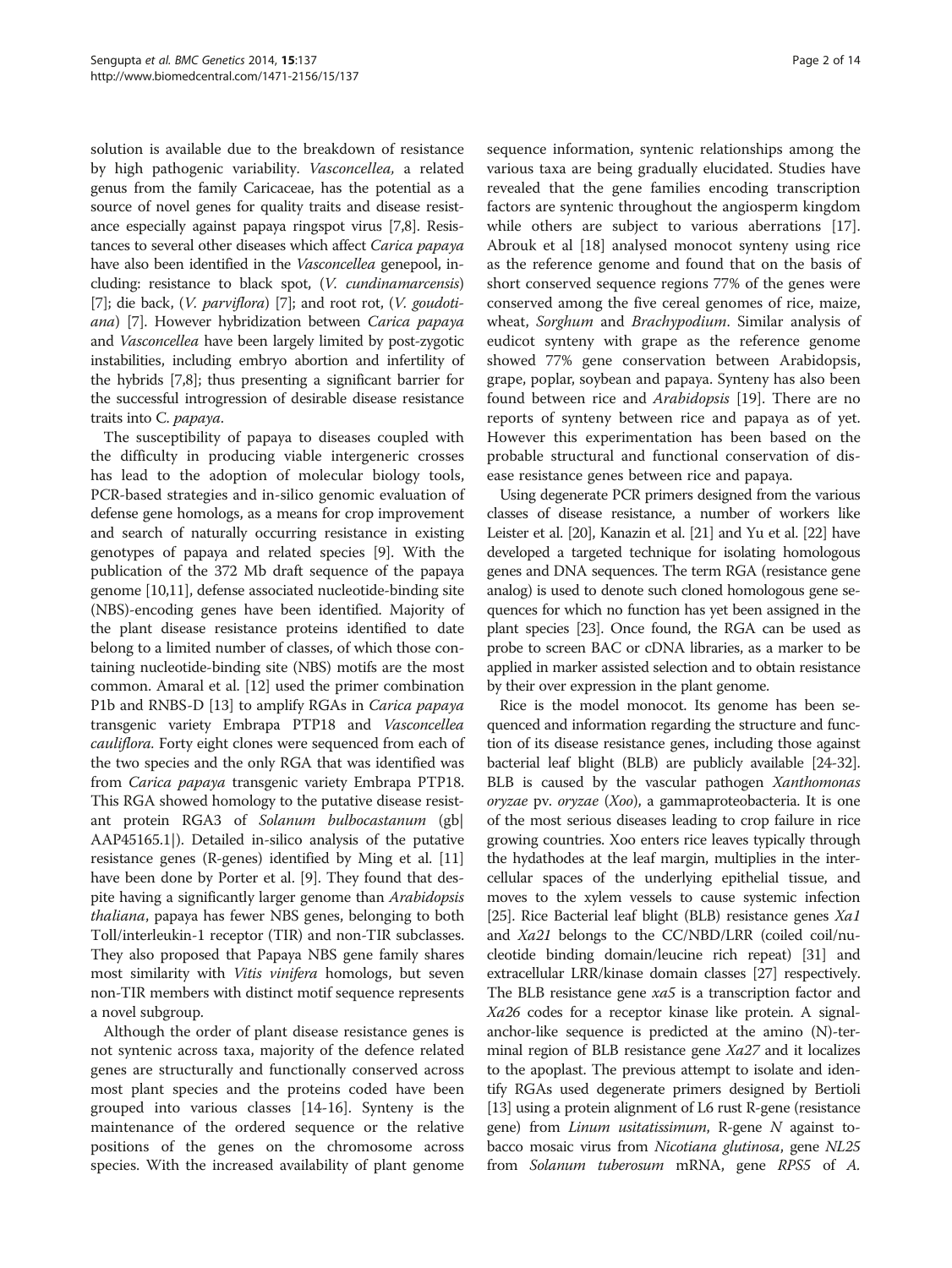thaliana for resistance to Pseudomonas syringae, R-gene Mi-1 against nematodes and aphids from Lycopersicon esculentum, and gene Rpp8 of A. thaliana; and by Kanazin [[21](#page-12-0)] using the conserved P-loop sequence. However attempts to identify RGAs using primers developed from known resistance genes from rice was not done before and that is what we have tried to do in this study.

Most Genetic diversity studies use DNA primers that are from random genomic locations. While, genetic diversity studies using targeted genic sequences could be more informative, useful and valuable. Das et al. [[33](#page-12-0)] had designed 34 pairs of primers from the conserved motifs of 6 bacterial leaf blight resistance genes of Oryza sativa – Xa1, xa5, Xa21, Xa21(A1), Xa26 and Xa27, for the assessment of genetic diversity amongst rice acccessions. In this study we have used those 34 primer pairs to identify RGAs in 41 accessions of Carica papaya, Vasconcellea sp and Jacaratia spinosa. The other objectives of this study were, to obtain the genetic relationship amongst the 41 Caricaceae accessions using the polymorphism of the amplified DNA bands using statistical methods, and to analyze the sequences of the obtained DNA bands for the presence of homology and conserved domains.

## Method

#### Plant materials

The germplasm set in this study included 1 accession each from 27 Indian and 7 foreign commercially popular Carica papaya cultivars, 1 accession each of V. goudotiana,V. microcarpa, V. parviflora, V. pubescens, V. stipulata and V. quercifolia and 1 accession of South American tree species Jacaratia spinosa. The collection was maintained at the experimental farm of Acharya J.C. Bose Biotechnology Innovation Centre, Bose Institute at Madhyamgram, West Bengal, India. Fully expanded fourth leaf from the top was used as source material for genomic DNA isolation. The category, cultivar name, source and number of accessions used in this study for each accession are given in Table 1.

## Designing primers for bacterial leaf blight resistance

Thirty four primer pairs were designed from publicly available sequences of six rice bacterial leaf blight resistance genes using the software BatchPrimer3 [\(http://probes.pw.](http://probes.pw.usda.gov/batchprimer3) [usda.gov/batchprimer3](http://probes.pw.usda.gov/batchprimer3)). The forward and reverse primers for the markers were coded BDTG1 to BDTG34. The primers were designed to include only the exons and so as to amplify about 500 to 700 base pairs [[33](#page-12-0)]. Details of the markers are given in Table [2.](#page-4-0)

## Isolation of genomic DNA and PCR amplification

Genomic DNA isolation was done according to the method of Walbot [[34](#page-12-0)]. PCR amplification of this DNA was performed with the designed markers. DNA amplification was

| Table 1 Name, category, source and number of   |  |  |  |
|------------------------------------------------|--|--|--|
| accessions of each cultivar used in this study |  |  |  |

Indian Carica papaya cultivars

| mulan Canca <i>pupuyu</i> Cultival s |                            |                      |                         |
|--------------------------------------|----------------------------|----------------------|-------------------------|
| Cultivar name                        | Category                   | Source               | Number of<br>accessions |
| Ambasa local<br>(RT2)                | Local adaptive<br>genotype | ICAR, Tripura        | 1                       |
| Bangalore Dwarf                      | Local adaptive<br>genotype | Pvt. seed<br>company | 1                       |
| CO <sub>1</sub>                      | Principal genotype         | ICAR, Tripura        | 1                       |
| CO <sub>2</sub>                      | Principal genotype         | Pvt. seed<br>company | 1                       |
| CO <sub>3</sub>                      | Principal genotype         | Pvt. Seed<br>company | 1                       |
| CO <sub>4</sub>                      | Principal genotype         | OUAT                 | 1                       |
| CO <sub>5</sub>                      | Principal genotype         | <b>IIHR</b>          | 1                       |
| CO <sub>6</sub>                      | Principal genotype         | <b>IIHR</b>          | 1                       |
| CO <sub>7</sub>                      | Principal genotype         | Pvt. Seed<br>company | 1                       |
| Coorg Honey<br>Dew                   | Local adaptive<br>genotype | <b>IIHR</b>          | 1                       |
| Farm Selection -1                    | Local adaptive<br>genotype | ICAR, Tripura        | 1                       |
| Honey Dew                            | Minor genotype             | <b>IIHR</b>          | 1                       |
| Madhu                                | Local adaptive<br>genotype | ICAR, Tripura        | 1                       |
| Orissa local                         | Local adaptive<br>genotype | Pvt. seed<br>company | 1                       |
| Pant 2                               | Local adaptive<br>genotype | ICAR, Tripura        | 1                       |
| <b>PAU Selection</b>                 | Local adaptive<br>genotype | TNAU                 | 1                       |
| Pusa Dwarf                           | Principal genotype         | <b>TNAU</b>          | 1                       |
| Pusa Giant                           | Principal genotype         | TNAU                 | 1                       |
| Pusa Nanha                           | Principal genotype         | TNAU                 | 1                       |
| Ranchi                               | Minor genotype             | Pvt. seed<br>company | 1                       |
| Ranch Dwarf                          | Local adaptive<br>genotype | TNAU                 | 1                       |
| Red Indian                           | Principal genotype         | IIHR                 | 1                       |
| RT1                                  | Local adaptive<br>genotype | IIHR                 | 1                       |
| Shillong                             | Local adaptive<br>genotype | <b>IIHR</b>          | 1                       |
| Surya                                | Principal genotype         | Pvt. seed<br>company | 1                       |
| Washington                           | Local adaptive<br>genotype | <b>IIHR</b>          | 1                       |
| Yellow Indian                        | Principal genotype         | Pvt. seed<br>company | 1                       |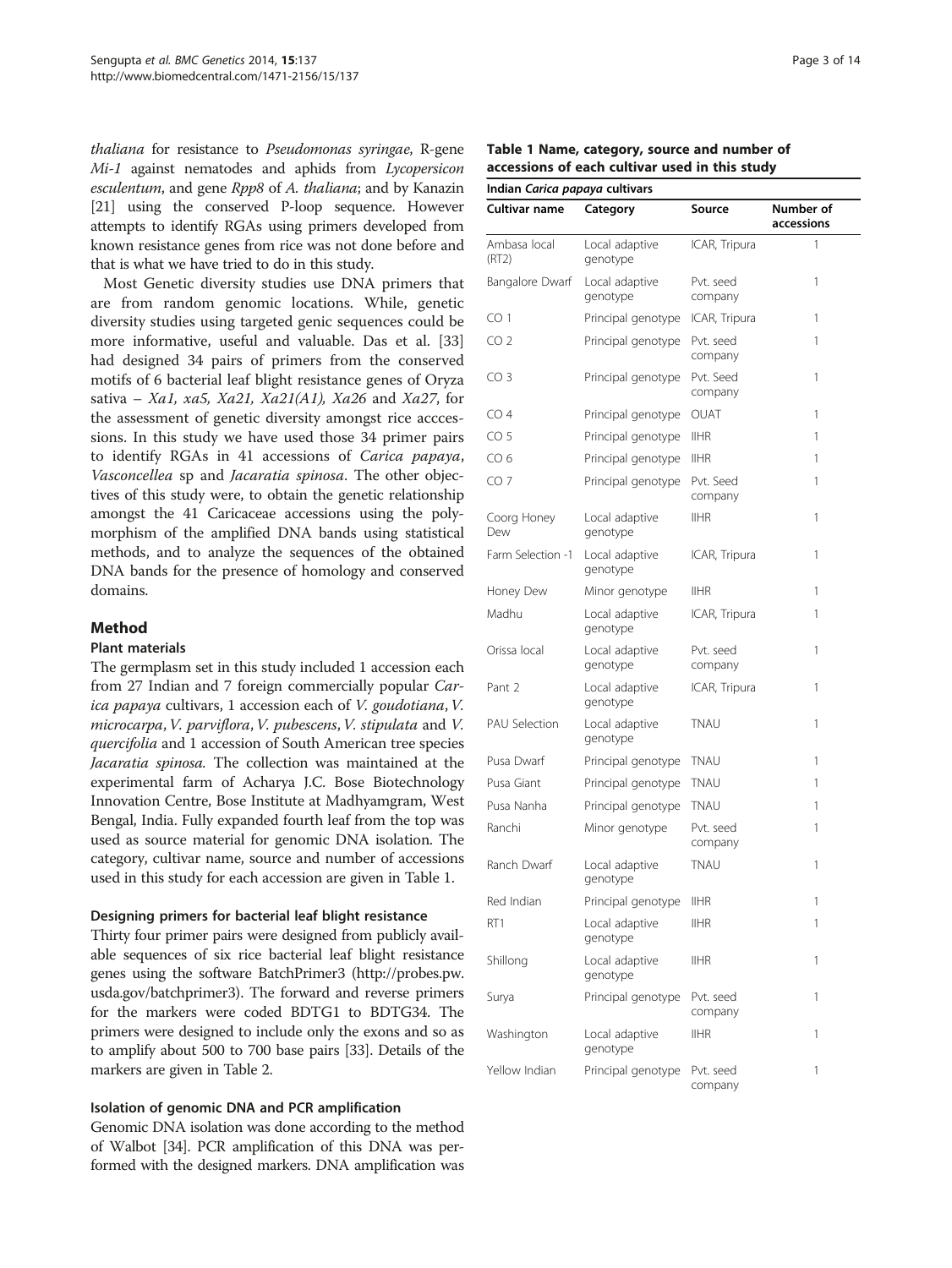| Foreign Carica papaya cultivars |                                |                      |                         |
|---------------------------------|--------------------------------|----------------------|-------------------------|
| <b>Cultivar name</b>            | Category                       | Source               | Number of<br>accessions |
| Hortus Gold                     | South African<br>cultivar      | Pvt. seed<br>company | 1                       |
| Kapoho                          | Hawaiian cultivar              | <b>USDA</b>          | 1                       |
| Solo papaya 109                 | Hawaiian cultivar              | <b>USDA</b>          | 1                       |
| Sunrise Solo                    | Hawaiian cultivar              | <b>USDA</b>          | 1                       |
| Taiwan                          | F1 hybrid Tainung<br>series    | Pvt. seed<br>company | 1                       |
| Taiwan Red Lady                 | F1 hybrid Tainung<br>series    | Pvt seed<br>company  | 1                       |
| Waimanlo                        | American cultivar<br>(Florida) | Pvt. seed<br>company | 1                       |
| Other Caricaceae species        |                                |                      |                         |
| Cultivar name                   | Category                       | Source               | Number of<br>accessions |
| Jacartia spinosa                | Related genus                  | <b>USDA</b>          | 1                       |
| Vasconcellea<br>gouditiana      | Highland papaya                | <b>USDA</b>          | 1                       |
| Vasconcellea<br>microcarpa      | Highland papaya                | <b>USDA</b>          | 1                       |
| Vasconcellea<br>parviflora      | Highland papaya                | <b>USDA</b>          | 1                       |
| Vasconcellea<br>pubescens       | Highland papaya                | <b>USDA</b>          | 1                       |
| Vasconcellea<br>stipulata       | Highland papaya                | <b>USDA</b>          | 1                       |
| Vasconcellea<br>quercifolia     | Highland papaya                | <b>USDA</b>          | 1                       |

Table 1 Name, category, source and number of accessions of each cultivar used in this study (Continued)

ICAR – Indian Council of Agricultural Research, IIHR – Indian Institute of Horticultural Research, OUAT- Orissa University of Agriculture and Technology, TNAU – Tamil Nadu Agriculture University, USDA – United States Department of Agriculture.

carried out in 25 μl volumes using 200 μl thin-walled PCR tubes (Axygen, USA) in a MJR thermal cycler. Each reaction mixture contained 100 ng of genomic DNA, 1 μM of each of the two primers,  $1 \times PCR$  buffer,  $1.5 \text{mM}$  MgCl<sub>2</sub> solution, 1mM of dNTP mixture, 1 unit of Taq DNA polymerase and the volume was made up to 25 μl with PCR-grade water. The temperature profile used for PCR amplification comprised 97°C for 5 mins, followed by 35 cycles of 1 min at 95°C, 1 min at 59.5-61.8°C and 2 min at 72°C. The final extension was at 72°C for 10 min.

#### Polyacrylamide gel electrophoresis

The PCR products were resolved by native polyacrylamide gel electrophoresis (PAGE) following the protocol given by Sambrook et al. [\[35](#page-12-0)], in a 6% gel in vertical electrophoresis tank (gel size of 16 cm  $\times$  14 cm, Biotech, India) with Tris-Acetate-EDTA buffer at 150V. The gel, after electrophoresis, was stained with ethidium bromide (5μg of EtBr in 200ml of Tris-Borate-EDTA buffer) washed thoroughly with double distilled water and photographed using a Gel Documentation System (Biorad, USA).

#### Allele scoring

Under UV light a cluster of two to five discrete bands (stutter) was apparent in the stained gels for most of the markers. The size (in nucleotides) of the most intensely amplified band was determined using the software Quantity One (Biorad, USA), based on the migration of the band relative to molecular weight size markers (100bp DNA ladder SibEnzyme) included in the gel [\[36](#page-12-0)]. The band with the lowest molecular weight for each primer pair was assigned allele number 1 and the progressively heavier bands were assigned incrementally. For any individual primers pair, the presence of an allele in each of the accession was recorded as "1" and the absence of an allele was denoted as "0" [[36](#page-12-0)]. Null alleles were assigned when no amplification product was generated [\[37](#page-12-0)]. When an allele was found in less than 5% of the germplasms under study, it was designated as rare [\[38\]](#page-12-0).

#### Genetic relationship analysis using RGA profiles

A 1/0 matrix was constructed for each primer pair using the information of presence or absence of alleles and was used to calculate genetic similarities among the accessions according to Jaccard's coefficient [[39\]](#page-13-0) using NTSYS-pc software package (version 2.02e) [[40\]](#page-13-0). Using pairwise similarity matrix of Jaccard's coefficient [[39\]](#page-13-0) a phylogenetic tree was made by unweighted pair-group method of arithmetic average (UPGMA) and neighborjoining (NJoin) module of the NTSYS-pc. Support for clusters was evaluated by bootstrap analysis using WinBoot software [\[41\]](#page-13-0) through generating 1,000 samples by resampling with replacement of characters within the 1/0 data matrix. The average polymorphism information content (PIC) was calculated for each primer pair in accordance with the method Anderson et al., [[42](#page-13-0)].

#### Sequencing and analysis of polymorphic DNA bands

All the alleles were sequenced. They were eluted using QIAquick Gel Extraction Kit following standard protocol. DNA sequences of the eluted products were determined according to Sanger et al. [[43](#page-13-0)]. Sequencing was done using BioRad sequencer at Bose Institute with a BigDye Terminator v3.1 cycle sequencing kit according to the manufacturer's manual (Applied Biosystems, Darmstadt, Germany). The sequences were submitted to the NCBI and were analyzed using publicly available software Basic Local Alignment Search Tool, [\[44\]](#page-13-0) or BLAST, of NCBI [\(http://](http://www.ncbi.nlm.nih.gov/BLAST/) [www.ncbi.nlm.nih.gov/BLAST/](http://www.ncbi.nlm.nih.gov/BLAST/)) to find homology. Conserved domains were identified in the sequences using the publicly available software of NCBI conserved domains ([http://www.ncbi.nlm.nih.gov/BLAST/\)](http://www.ncbi.nlm.nih.gov/BLAST/).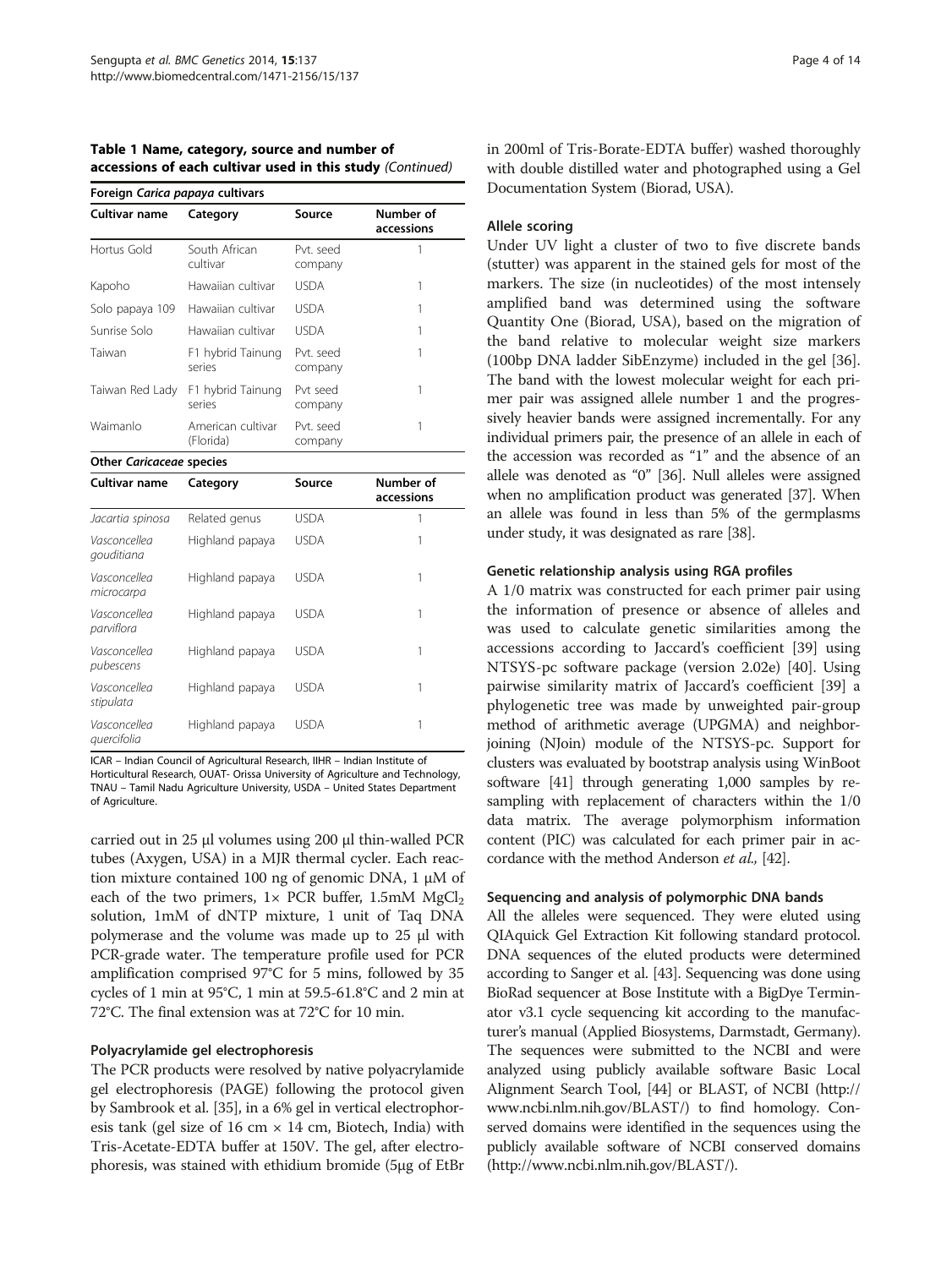<span id="page-4-0"></span>Table 2 Details of the primers used

| Marker<br>name    | Gene                        | Protein                                                                                                                                                                                                                                                                                                                                                                                                                                                         | Ann<br>temp | Exon<br>no.    | <b>Expected size</b><br>of amplification<br>product in<br>rice in bp | Forward primer                      | Reverse primer                       |
|-------------------|-----------------------------|-----------------------------------------------------------------------------------------------------------------------------------------------------------------------------------------------------------------------------------------------------------------------------------------------------------------------------------------------------------------------------------------------------------------------------------------------------------------|-------------|----------------|----------------------------------------------------------------------|-------------------------------------|--------------------------------------|
| BDTG 1            | Xa1                         | P LOOP                                                                                                                                                                                                                                                                                                                                                                                                                                                          | 59.8        | $\mathbf{1}$   | 508                                                                  | 5' -ATTAATCCACGACGACCAGG - 3'       | 5' -GTAGCACAAGCACCTCCTCC - 3'        |
| <b>BDTG 2</b>     | $\boldsymbol{\mathit{II}}$  | KINASE <sub>2</sub>                                                                                                                                                                                                                                                                                                                                                                                                                                             | 60          | $\overline{2}$ | 429                                                                  | 5' -GAGGAGGTGCTTGTGCTACAG – 3'      | 5' -GGCACTGGCATTACCTTGAT – 3'        |
| BDTG 3            | $\boldsymbol{\mathit{II}}$  | <b>TRANS</b><br><b>MEM</b>                                                                                                                                                                                                                                                                                                                                                                                                                                      | 59.5        | 3              | 519                                                                  | 5' -GGTGAGGGTGCATCAAATG - 3'        | 5' -TTATTCCTTCGTGGCTCTGG – 3'        |
| <b>BDTG4</b>      | $\boldsymbol{\mathit{II}}$  | $\boldsymbol{\mathit{II}}$                                                                                                                                                                                                                                                                                                                                                                                                                                      | 59.8        | 3              | 531                                                                  | 5' -TTGGATCATGTCTCCAACCA - 3'       | 5' -ACTTCAGCGCTTGCATGAT - 3'         |
| <b>BDTG5</b>      | $\boldsymbol{\prime\prime}$ |                                                                                                                                                                                                                                                                                                                                                                                                                                                                 | 59.8        | 3              | 877                                                                  | 5' -CATCTATCCAACCCCTTACAGC - 3'     | 5'-CAAGCTTGTTCATGGATTTCAA - 3'       |
| BDTG 6            | $\boldsymbol{\eta}$         | $\boldsymbol{\mathit{II}}$                                                                                                                                                                                                                                                                                                                                                                                                                                      | 60.2        | 3              | 1778                                                                 | 5' -TAGAACTCAGGAGGAGGCATGT - 3'     | 5' -TGATTGCGGAAGGATACACA – 3'        |
| <b>BDTG7</b>      | $\boldsymbol{\mathit{II}}$  | $^{\prime\prime}$                                                                                                                                                                                                                                                                                                                                                                                                                                               | 60.2        | 3              | 570                                                                  | 5' - AGATGGAATGTGTATCCTTCCG - 3'    | 5' -GGAAGGATACACCTTCCATTTTC - 3'     |
| <b>BDTG8</b>      | $\boldsymbol{\prime\prime}$ | LRR                                                                                                                                                                                                                                                                                                                                                                                                                                                             | 59.5        | $\overline{4}$ | 719                                                                  | 5' -GATGGCTCCTACCGCTATCA - 3'       | 5' -GATGTGCAAGAATGGAGCTG – 3'        |
| BDTG <sub>9</sub> | $\eta$                      | $\boldsymbol{\mathit{II}}$                                                                                                                                                                                                                                                                                                                                                                                                                                      | 60.9        | $\overline{4}$ | 569                                                                  | 5' -CTCAAATTTAGTGTCTCTGCAGCTC - 3'  | 5' -TCCGCGATAGTTAAGCTCTAGG - 3'      |
| BDTG 10           | $\boldsymbol{\eta}$         | $\boldsymbol{H}$                                                                                                                                                                                                                                                                                                                                                                                                                                                | 60          | $\overline{4}$ | 735                                                                  | 5'-TCTGCAAGCACCTCACCTC-3'           | 5' -ATGCATTGGAGCGGATTG - 3'          |
| BDTG 11           | xa5                         | TF II A                                                                                                                                                                                                                                                                                                                                                                                                                                                         | 59.9        | 1              | 258                                                                  | 5'-TTCGAGCTCTACCGGAGGT - 3'         | 5' -AGAAACCTTGCTCTTGACTTGG – 3'      |
| BDTG 12           |                             | $\boldsymbol{\mathit{II}}$                                                                                                                                                                                                                                                                                                                                                                                                                                      | 60.2        | $\overline{2}$ | 141                                                                  | 5'-TGTTCTTTCTCAGGGCCAC-3'           | 5' - AGTTTGGAATCACAGGCCAC - 3'       |
| BDTG 13           | Xa26                        | <b>RECP</b><br><b>KINASE</b>                                                                                                                                                                                                                                                                                                                                                                                                                                    | 59.5        | $\mathbf{1}$   | 594                                                                  | 5' -GATGCATACTCTTGCTGCCA - 3'       | 5' -CAAGACTGTGCAACCCCTG - 3'         |
| BDTG 14           | $\boldsymbol{\eta}$         | $\boldsymbol{\mathit{II}}$                                                                                                                                                                                                                                                                                                                                                                                                                                      | 60.1        | 1              | 652                                                                  | 5'-ACCAGCTATACGGTCCAATCC - 3'       | 5' -GCAAGATGCAACCATGAAAGT - 3'       |
| BDTG 15           | $\boldsymbol{\eta}$         | $\boldsymbol{\mathit{II}}$                                                                                                                                                                                                                                                                                                                                                                                                                                      | 59.6        | 1              | 616                                                                  | 5' -CTATTCCTGCTTCTCTTGGCA - 3'      | 5' -AGCCTGACGATTTTATCAAGATG - 3'     |
| BDTG 16           |                             | $^{\prime\prime}$                                                                                                                                                                                                                                                                                                                                                                                                                                               | 59.6        | 1              | 636                                                                  | 5' -CATCTTGATAAAATCGTCAGGCT - 3'    | 5' -GGTTGCACGAAGAAGCTCAT - 3'        |
| BDTG 17           | $\boldsymbol{\eta}$         | $^{\prime\prime}$                                                                                                                                                                                                                                                                                                                                                                                                                                               | 59.8        | $\mathbf{1}$   | 524                                                                  | 5'-CGATGATAGCATGTTGGGC-3'           | 5'-AAAAACTATTAAGTACCTGGTGCCAT-3'     |
| BDTG 18           | $\boldsymbol{\eta}$         | $\boldsymbol{\mathit{II}}$                                                                                                                                                                                                                                                                                                                                                                                                                                      | 59.9        | 1              | 567                                                                  | 5' -TGAGCAGAGTATGGGACTCTAGG - 3'    | 5'-ACACCAACTATAAATTGTTGCAGAAC-3'     |
| BDTG 19           | Xa27                        | $\boldsymbol{\mathit{II}}%{\mathit{II}}%{\mathit{II}}%{\mathit{II}}%{\mathit{II}}%{\mathit{II}}%{\mathit{II}}%{\mathit{II}}%{\mathit{II}}%{\mathit{II}}%{\mathit{II}}%{\mathit{II}}%{\mathit{II}}%{\mathit{II}}%{\mathit{II}}%{\mathit{II}}%{\mathit{II}}%{\mathit{II}}%{\mathit{II}}%{\mathit{II}}%{\mathit{II}}%{\mathit{II}}%{\mathit{II}}%{\mathit{II}}%{\mathit{II}}%{\mathit{II}}%{\mathit{II}}%{\mathit{II}}%{\mathit{II}}%{\mathit{II}}%{\mathit{II}}%$ | 59.9        | 1              | 391                                                                  | 5'-GAAGCCACACACACTGAGACA - 3'       | 5'-CGGAGGAGAACTAGAGAGACCA-3'         |
| BDTG 20           | Xa21                        | SIGNAL                                                                                                                                                                                                                                                                                                                                                                                                                                                          | 59.7        | 1              | 200                                                                  | 5' -CACTCCCATTATTGCTCTTCG - 3'      | 5' -ACACAACACCCACCCATGT - 3'         |
| BDTG 21           | $\boldsymbol{\eta}$         | LRR                                                                                                                                                                                                                                                                                                                                                                                                                                                             | 61.8        | 2              | 500                                                                  | 5' -GCTCCTCCAACCTGTCCG - 3'         | 5' -TAAACGCTCTTAGAGACGAAAGGT - 3'    |
| BDTG 22           |                             | $\boldsymbol{\mathit{II}}$                                                                                                                                                                                                                                                                                                                                                                                                                                      | 59.7        | $\overline{2}$ | 591                                                                  | 5' -CAATTCTATCTGGAACCTTTCGTC - 3'   | 5'-ACCGCTCAAGTTGTTTTCGT - 3'         |
| BDTG 23           | $\boldsymbol{\eta}$         | $\boldsymbol{\mathit{II}}$                                                                                                                                                                                                                                                                                                                                                                                                                                      | 60          | $\overline{2}$ | 601                                                                  | 5' -GGCATTCTACTCGCCTACGA - 3'       | 5' -GCATTGCCTTGGATTGAGAT - 3'        |
| BDTG 24           | $\boldsymbol{\eta}$         | <b>CHARGED</b>                                                                                                                                                                                                                                                                                                                                                                                                                                                  | 59.8        | 3              | 707                                                                  | 5'-TGCCTCGATGTTGTCCATTA - 3'        | 5' -TCAATGAGGTCCCATCAACA – 3'        |
| BDTG 25           |                             | <b>KINASE</b>                                                                                                                                                                                                                                                                                                                                                                                                                                                   | 60.1        | 4 & 5          | 1268                                                                 | 5' -AGGGACAATTGGCTATGCAG - 3'       | 5'-AGAATTCAAGGCTCCCACCT - 3'         |
| BDTG 26           | Xa21(A1)                    | LRR                                                                                                                                                                                                                                                                                                                                                                                                                                                             | 59.8        | 1              | 280                                                                  | 5' -TGTTGTTCTCTGCGCTGC - 3'         | 5' -CGTCCTGAGGAAGGATAGGTT -3'        |
| BDTG 27           | $\boldsymbol{\eta}$         | $\boldsymbol{\mathit{II}}$                                                                                                                                                                                                                                                                                                                                                                                                                                      | 59.6        | 1              | 408                                                                  | 5' -CATCGCTGGGCAACCTAT - 3'         | 5' -TIGGACACGACTICAAATATGG - 3'      |
| BDTG 28           |                             | $\boldsymbol{\mathit{II}}$                                                                                                                                                                                                                                                                                                                                                                                                                                      | 59.6        | 1              | 397                                                                  | 5'-CCCAGATCCTATTTGGAACATC - 3'      | 5' -TGGAAACAGAATCAGGGAGG - 3'        |
| BDTG 29 "         |                             |                                                                                                                                                                                                                                                                                                                                                                                                                                                                 | 59.9        | 1              | 410                                                                  | 5' -AGGTTGCAAATTTGGTGGAG – 3'       | 5' -GGAATGCTAAATATTTCAATGGGA - 3'    |
| BDTG 30           |                             |                                                                                                                                                                                                                                                                                                                                                                                                                                                                 | 60.2        | 1              | 391                                                                  | 5' -TAGGGCAAATTCCCATTGAA - 3'       | 5' -AAAACACCATTGGTTGGCA – 3'         |
| BDTG 31           |                             |                                                                                                                                                                                                                                                                                                                                                                                                                                                                 | 59.9        | 1              | 405                                                                  | 5' -CTTTCGTTCAACAGCTTCCAC - 3'      | 5' -CACCATCTTGACTATCAAATTCTCC - 3'   |
| BDTG 32           |                             |                                                                                                                                                                                                                                                                                                                                                                                                                                                                 | 59.9        | 1              | 563                                                                  | 5' -CTTTCGTTCAACAGCTTCCAC - 3'      | 5' -CAATGAAAGGAGGTAGACATAAACAGT - 3' |
| BDTG 33           | $^{\prime\prime}$           | SNAP                                                                                                                                                                                                                                                                                                                                                                                                                                                            | 60.2        | 2              | 215                                                                  | 5'-ACTGTTTATGTCTACCTCCTTTCATTG - 3' | 5'-AATAGATITGCTACGGTCGAACA - 3'      |
| <b>BDTG 34 "</b>  |                             | KINASE                                                                                                                                                                                                                                                                                                                                                                                                                                                          | 59.7        | 3              | 363                                                                  | 5' -TITGTTATGGAATTCTAGTGTTGGAA - 3' | 5' -CCAACATAACATCAGCATGTCTC - 3'     |

Gene - Resistance genes from which they were designed; Protein - Protein coded by the DNA sequence amplified by the corresponding marker; Ann Temp – Annealing Temperature of the respective primer pair; Exon no. - Exon of the original gene from which primer pair was designed.

#### Results

#### Genetic diversity: number of alleles

The analysis of the PCR profiles of the 41 Caricaceae accessions generated using the 34 RGA primer pairs is summarized in Table [3.](#page-5-0) Fourteen out of 34 RGA primers used produced polymorphic profiles while the rest of the 20 primer pairs failed to generate amplification products. A total of 115 alleles were produced by the 14 RGA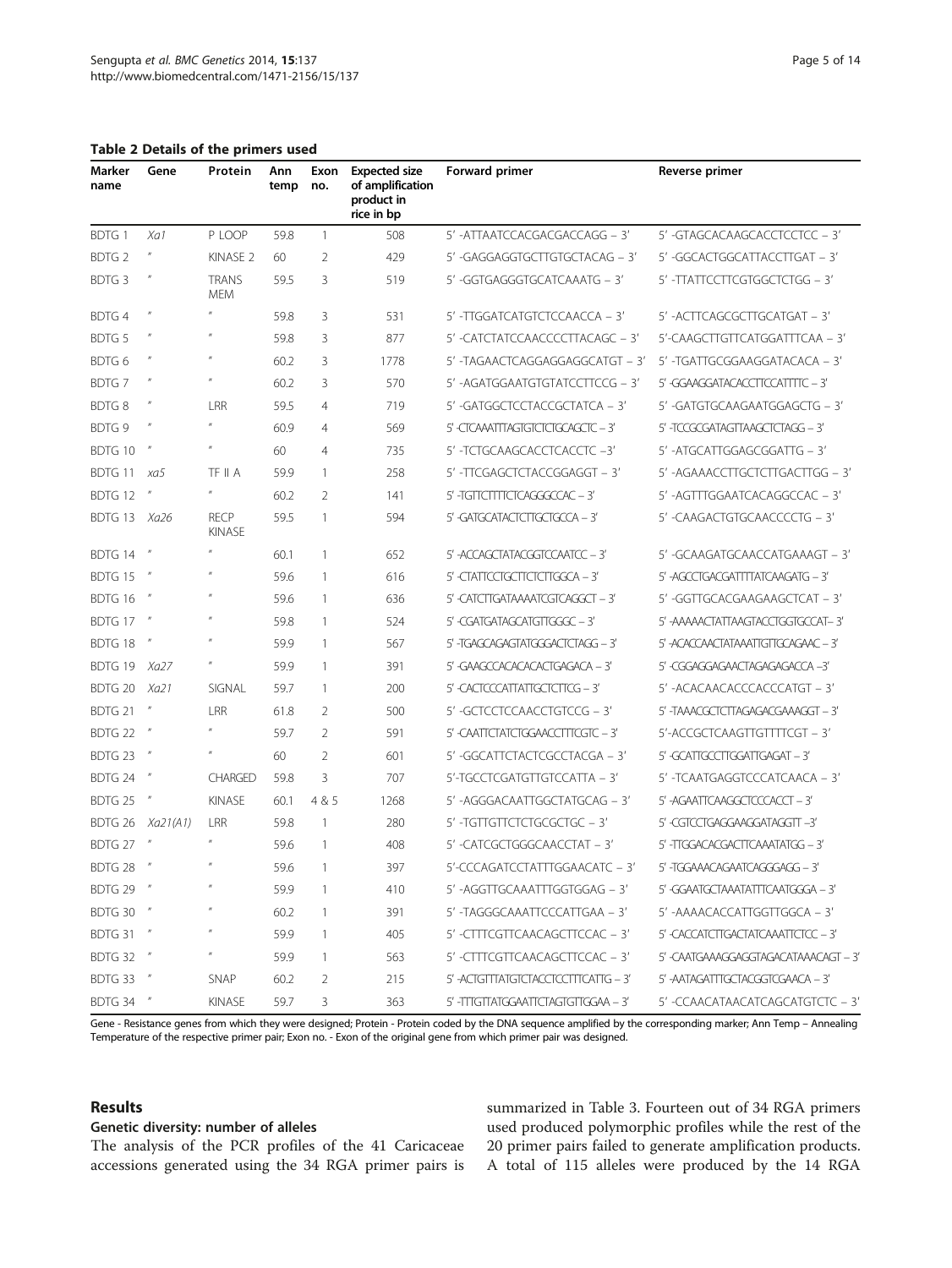<span id="page-5-0"></span>primer pairs; the number of alleles ranging from 4 (BDTG 21) to 10 (BDTG11, BDTG12, BDTG14, BDTG19, BDTG25 and BDTG31). The average number of alleles was 8.375 per locus.

As a group the total number of alleles for 6 Vasconcellea and 1 Jacaratia accessions was 50 with an average of 3.57 alleles /locus. The smallest number of alleles identified was 2, amplified by BDTG13, BDTG21 and BDTG34. The highest number of alleles in this category was 7, amplified by BDTG14. The total number of alleles from the 7 foreign Carica papaya accessions was also 50 with an average of 3.57 alleles/locus. The lowest number of alleles identified in this category was 1 (amplified by BDTG 22) and the highest was 5 (amplified by BDTG17, BDTG19, BDTG25 and BDTG30). The 27 Indian Carica papaya accessions produced 102 alleles with an average of 7.29 alleles/locus. The lowest and highest number of alleles identified in this category was 4 (by markers BDTG 21 and BDTG 25) and 13 (by marker BDTG14) respectively.

When grouped according to the category of motif, the average number of alleles produced by the 14 RGA primer pairs amplifying the LRR motif, the kinase motif, the charged domain and the TFIIA domain were 7.8, 8, 6 and 10 alleles/primer pair respectively.

## Details of the amplification products obtained from the RGA primer pairs

BDTG11 and BDTG12, primer pairs designed from the TF IIA domain of the gene  $xa5$ , amplified 10 alleles each. The primer BDTG11 was developed from exon 1 and BDTG12 was designed from exon 2 of gene xa5. Four rare alleles were identified by BDTG12 and no null alleles were found. The primer pairs BDTG13, BDTG14 and BDTG17 designed from the receptor kinase domain of the  $Xa26$  gene amplified 12 alleles while the rest of the primer pairs, BDTG15, BDTG16 and BDTG18 failed to amplify. The primers pairs BDTG13 and BDTG17 identified 1 rare and 1 null allele each while BDTG14 identified 2 rare and 2 null alleles. BDTG 19, the primer pair designed from the Xa27 gene produced 10 alleles and rare or null alleles were absent. Except for the signal sequence, the primer pairs developed from the other regions of the gene Xa21 amplified 36 alleles (Table 3). Those primer pairs were BDTG21, BDTG22, BDTG23, BDTG24 and BDTG25. BDTG21, designed from LRR domain, exon 2, of gene Xa21 produced 4 alleles. No rare or null alleles were identified. The primer pair BDTG22, designed from LRR domain, exon 2, of gene Xa21 produced 8 alleles and 1 null allele. BDTG23 designed from LRR domain, exon 2, of gene Xa21 produced 8 alleles and a null allele.

Table 3 Minimum and maximum molecular weight, total number of alleles, rare alleles, null alleles and PIC values for the primers which gave amplification product

| Marker       | Gene                       | Protein                    | Min         | Max         | <b>Number of alleles</b> |                |                |                | Rare           | Null           | <b>PIC</b> values |       |       |       |
|--------------|----------------------------|----------------------------|-------------|-------------|--------------------------|----------------|----------------|----------------|----------------|----------------|-------------------|-------|-------|-------|
|              |                            |                            | MW in<br>bp | MW in<br>bp | <b>Total</b>             | V&J            | FA             | IA             | alleles        | alleles        | <b>Total</b>      | V&J   | FA    | IA    |
| BDTG11       | xa5                        | TF II A                    | 138.77      | 250.14      | 10                       | 3              | $\overline{4}$ | 9              | $\mathbf{0}$   | $\Omega$       | 0.846             | 0.449 | 0.775 | 0.959 |
| BDTG12       |                            | $^{\prime\prime}$          | 115         | 1046        | 10                       | 5              | $\overline{4}$ | 7              | $\overline{4}$ | 0              | 0.801             | 0.877 | 0.633 | 0.909 |
| BDTG13       | Xa26                       | <b>RECP KINASE</b>         | 108         | 182.99      | 6                        | $\overline{2}$ | 2              | 6              |                | 1              | 0.611             | 0.469 | 0.408 | 0.882 |
| BDTG14       |                            | $^{\prime\prime}$          | 141.28      | 252.08      | 10                       | $\overline{7}$ | $\overline{4}$ | 10             | $\overline{2}$ | $\overline{2}$ | 0.852             | 0.939 | 0.816 | 0.992 |
| BDTG17       |                            | $\overline{u}$             | 98          | 269.81      | 8                        | 3              | 5              | 5              |                |                | 0.764             | 0.612 | 0.878 | 0.919 |
| BDTG19       | Xa27                       | $^{\prime\prime}$          | 173.88      | 288.77      | 10                       | 3              | 5              | 10             | $\Omega$       | 0              | 0.829             | 0.633 | 0.878 | 0.977 |
| BDTG21       | Xa21                       | LRR                        | 98          | 107.70      | $\overline{4}$           | $\overline{2}$ | 3              | $\overline{4}$ | 0              | 0              | 0.661             | 0.245 | 0.633 | 0.805 |
| BDTG22       |                            | $\boldsymbol{\mathit{II}}$ | 170         | 590         | 8                        | 4              |                | $\overline{7}$ | 0              |                | 0.669             | 0.775 | 0.878 | 0.977 |
| BDTG23       | $^{\prime\prime}$          | $^{\prime\prime}$          | 104.27      | 210.39      | 8                        | 4              | $\overline{4}$ | 8              | 0              |                | 0.851             | 0.714 | 0.939 | 0.974 |
| BDTG24       |                            | CHARGED                    | 176         | 387.20      | 6                        | 3              | $\overline{2}$ | 5              | 0              |                | 0.617             | 0.714 | 0.959 | 0.971 |
| BDTG25       |                            | KINASE                     | 88.940      | 197.13      | 10                       | 5              | 5              | 4              | $\overline{4}$ |                | 0.728             | 0.245 | 0.816 | 0.992 |
| BDTG30       | Xa1(A1)                    | $\boldsymbol{\mathit{II}}$ | 210.11      | 391.46      | 9                        | $\overline{4}$ | 5              | 8              | $\Omega$       |                | 0.815             | 0.775 | 0.249 | 0.894 |
| BDTG31       | $\boldsymbol{\mathit{II}}$ | $^{\prime\prime}$          | 110         | 650         | 10                       | 3              | $\overline{2}$ | 10             | $\Omega$       | 0              | 0.796             | 0.939 | 0.775 | 0.528 |
| BDTG34       |                            | KINASE                     | 325.66      | 373.31      | 6                        | $\overline{2}$ | $\overline{4}$ | 5              | 0              | $\overline{2}$ | 0.645             | 0.816 | 0.959 | 0.992 |
| <b>Total</b> |                            |                            |             |             | 115                      | 50             | 50             | 102            | 12             | 11             | 10.485            | 9.202 | 10.59 | 12.77 |
| Average      |                            |                            |             |             | 8.21                     | 3.57           | 3.57           | 7.29           | 0.86           | 0.79           | 0.75              | 0.66  | 0.76  | 0.91  |

MinMW – Minimum molecular weight of the alleles in that locus, Max MW – Maximum molecular weight of the alleles in that locus, V& J – accessions of Vasconcellea and Jacaratia, FA – foreign Carica papaya accessions, IA - Indian Carica papaya accessions.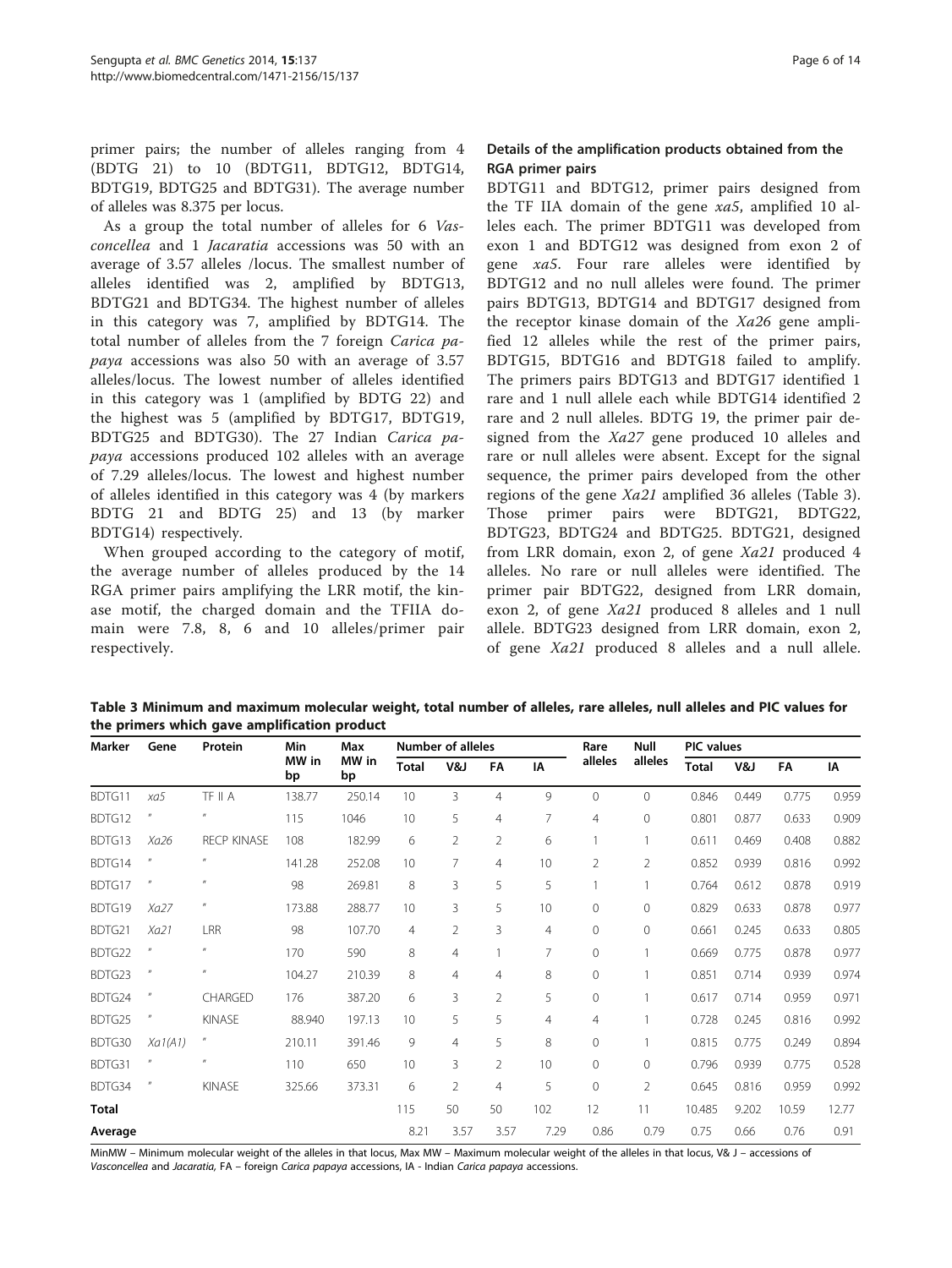The primer pair BDTG 24 designed from the charged domain, exon 3 of gene Xa21 produced 6 alleles and 1 null allele. The primer pair BDTG25 designed from kinase domain of gene Xa21 produced 10 alleles and 4 rare alleles and 1 null allele. The primer pairs BDTG30, BDTG31 and BDTG34 designed from gene  $Xa1(A1)$ , produced amplification products, the rest i.e. BDTG 26, BDTG 27, BDTG 28, BDTG 29, BDTG32 and BDTG33 did not produce any amplification product. BDTG30 produced 9 alleles and one null allele. The primer pair BDTG31 produced 10 alleles. No null or rare alleles were produced. The kinase domain (exon 3) of  $Xa1(A1)$  was amplified by the primer pair BDTG34 and it produced 6 alleles and 1 null allele. The primer pairs for the gene Xa1 did not amplify any product.

## PIC values

The PIC values, which denote allelic diversity and frequency among germplasms, had an average value of 0.763 per primer pair. The range of PIC value was 0.611 for primer pair BDTG13 to 0.852 for the primer pair BDTG14. That means the most diverse region as well as the region with minimum diversity lies within the same gene. Categorically average PIC value for the Vasconcellea accessions was 0.661 per primer pair with a range of 0.245 for primer pair BDTG21 and BDTG25 to 0.939 for primer pairs BDTG14 and BDTG31. For the foreign papaya accessions the average PIC value was 0.716 per primer pair and range of PIC value was 0.245 (BDTG30) to 0.939 (BDTG23). The Indian papaya accessions had an average PIC value of 0.92 per primer pair. The range of PIC value for them was 0.528 (BDTG 31) to 0.992 (BDTG14, BDTG25 and BDTG34). From the PIC values it is evident that allelic diversity is the highest among the Indian papaya accessions. An ANOVA test (Additional file [1](#page-11-0): Table S1) was done with the PIC values of the different categories of germplasm. It was proved from that test that the PIC values of the three categories of papaya germplasms used in this study were significantly different from each other.

## Rare and Null alleles

A total of 12 rare alleles were identified with an average of 0.86 rare alleles per loci. The highest number of rare alleles (4 rare alleles) was observed in the profile of the primer pairs BDTG12 and BDTG25. The accession of Jacaratia spinosa had 3 rare alleles, Vasconcellea microcarpa and V. parviflora had 2 while V. pubescens, V. quercifolia and V. stipulata each had one rare allele. The Carica papaya accessions Solo 109 and CO1 each had 1 rare allele. A total of 11

null alleles were detected. The primer pairs BDTG14 and BDTG34 each produced 2 null alleles while primer pairs BDTG13, BDTG17, BDTG22, BDTG23, BDTG24, BDTG25 and BDTG30 produced 1 null allele each. The accessions Orissa local had 2 while CO1 and Madhu had 1 null allele each. Seven null alleles were identified amongst the other Caricaceae accessions. Vasconcellea quercifolia and Jacaratia Spinosa had 2 while V. goudotiana, V. microcarpa and V. pubescens had 1 null allele each.

## Clustering of the Caricaceae accessions

The dendrogram given in Figure [1](#page-7-0) was made from genetic similarity values derived from the 1/0 matrix of the RGA profiles (Additional file [2:](#page-11-0) Table S2 1/0 matrix). The strength of the dendrogram nodes was estimated with a bootstrap analysis using 1000 permutations. The similarity among the Caricaceae accessions ranged from 1% to 53%. Two distinct clusters had separated at 1% level of similarity; "Cluster A", consisted of 40 accessions and "Cluster B" consisting of just the one accession of Jacaratia spinosa. Cluster A was divided into 2 subclusters X and Y at 7.5% level of similarity. Both the clusters X and Y underwent further sub-divisions and segregated into 7 smaller clusters at various levels of similarity, as shown in Figure [1](#page-7-0). The most significant segregation was at the 24.4% level of similarity at which point all the 6 accessions of Vasconcellea separated out from the rest of the accessions. There were two other significant clusters: the cluster separating at 15% similarity consisted of 5 accessions each of the Indian and the foreign caricas, while the cluster separating at 15.9% level of similarity consisted of 9 Indian Carica papaya accession and one foreign accession Hortus Gold. The maximum genetic similarity of 53%, was observed between the accessions Kapoho (foreign Carica papaya) and Madhu (Indian Carica papaya).

## Sequence analysis

The information about the details of homology searches are given in Table [4](#page-8-0). A total of 563 sequences were obtained, of which 394 showed significant homology with various sequences of Oryza sativa. Out of the 41 DNA sequences amplified by BDTG11 (gene xa5), 35 showed significant homology with Oryza sativa Indica Group cultivar IRGC 16339 xa5 gene, partial cds. Out of the 31 sequences amplified by BDTG12, ten were allotted accession numbers by NCBI. The sequences JM426511.1 (from Vasconcellea parviflora), JM426525 (from Vasconcellea stipulata), JM426506 (from Vasconcellea quercifolia), JM426460 (from CO5), JM426516 (from Bangalore Dwarf) were significantly homologous to Oryza nivara cultivar 106133 XA5 (xa5) gene, complete cds JM426495 (from Pusa Nanha) and HR614236 (from CO1) were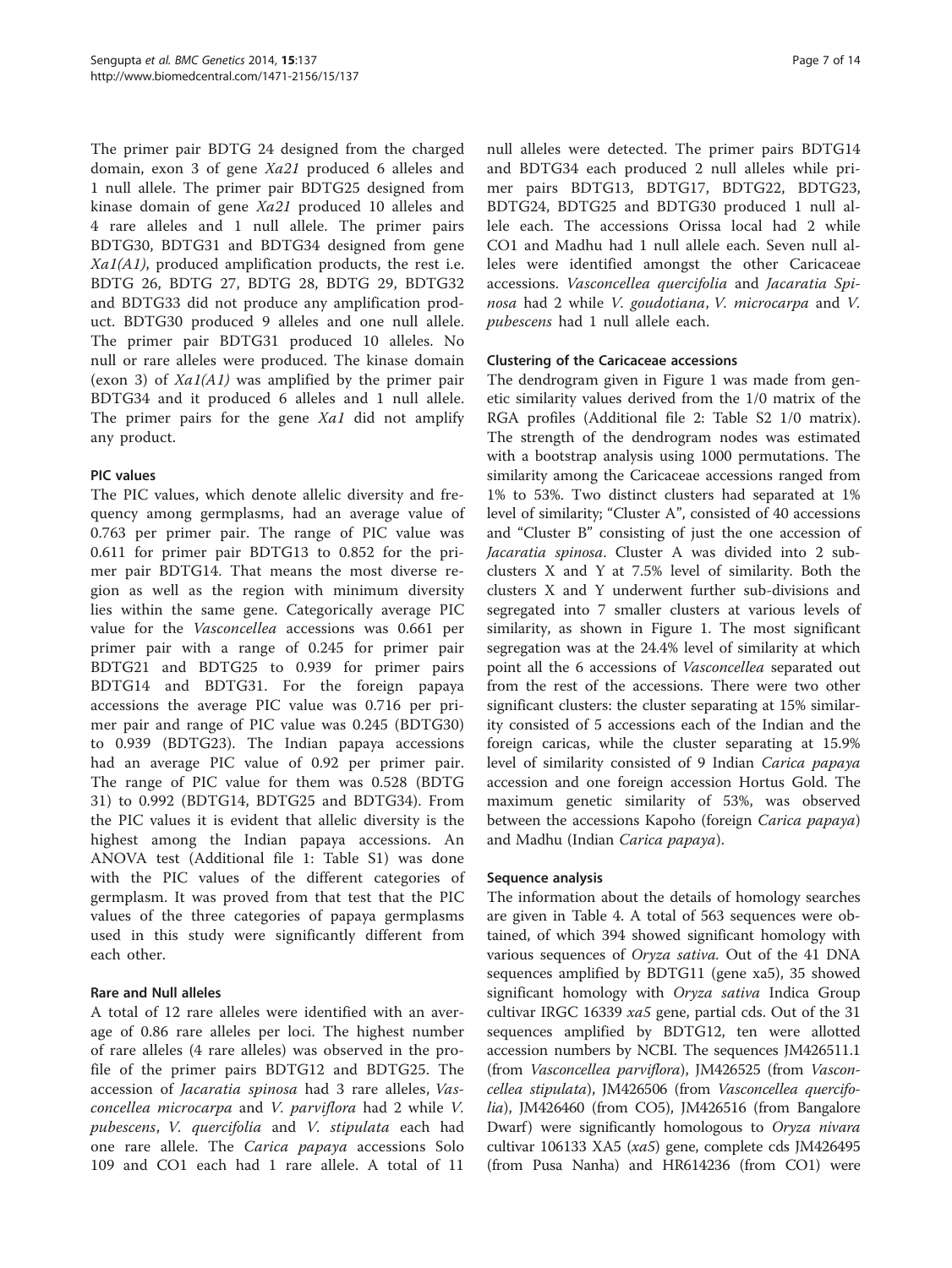<span id="page-7-0"></span>

significantly homologous to Oryza sativa Japonica Group Os05g0107700 (Os05g0107700) mRNA. The sequences JM170468 (from Pusa Giant), JM170470 (from Vasconcellea pubescens) and JM170472 (from Shillong) were significantly homologous to sequence of Oryza sativa Japonica Group Os08g0280600 (Os08g0280600) mRNA. The other 21 sequences derived from the PCR profiles of BDTG12 (gene xa5) were significantly homologous to the sequence Oryza sativa Indica Group cultivar IRGC 27045 xa5 gene. Among the sequences amplified by the BDTG12, JM426506 (from Vasconcellea quercifolia) and JM426460 (from CO5) showed significant homology with conserved domain of Gamma subunit of transcription initiation factor IIA. The sequence JM426495 (from Pusa Nanha) showed significant homology with conserved domain of Cytochrome P450. The sequence JM170472 (from Shillong) showed significant homology with the conserved domain of Methyl-accepting chemotaxis protein (MCP) signaling domain. Out of the sequences amplified by the primer BDTG13, 33 sequences were significantly homologous to the sequence Oryza sativa isolate BDTG13-Bhasa receptor kinase (Xa26) gene and one, HR614235.1 (from CO1) showed homology with the sequence Oryza sativa Japonica Group Os03g0579200 (Os03g0579200) mRNA, complete cds. The sequence HR614235.1 (from CO1) was also significantly homologous to the conserved domain of Nickel-dependent hydrogenase. The sequences amplified by the primer pair BDTG17 were significantly homologous to the sequence of Oryza sativa (japonica cultivargroup) bacterial blight resistance protein XA26 (Xa26 gene), complete cds. Some of the sequences were also homologous to the conserved domain of LRR receptor-like protein kinase. The sequences amplified by the primer pair BDTG21 were significantly homologous to the sequence of

Oryza sativa Indica Group Xa21 gene for receptor kinaselike protein, complete cds, cultivar: Zheda8220. The conserved domains of LRR could be identified within these sequences. The sequences amplified by the primer pairs BDTG22, BDTG23, BDTG24 and BDTG25 respectively were significantly homologous to the sequences of Oryza rufipogon Xa21F pseudogene. The sequences amplified by the primer pairs BDTG30 and BDTG31 were significantly homologous to the sequence of Oryza sativa Japonica Group Os11g0559200 (Os11g0559200) mRNA. The sequences amplified by the marker BDTG30 were significantly homologous to the conserved domains of LRR receptor-like protein kinase. The sequences amplified by the primer pair BDTG34 were significantly homologous to Oryza longistaminata receptor kinase-like protein gene family. The sequences amplified by the primer pairs BDTG14 and BDTG19 did not show any significant homology.

## **Discussion**

According to Nordborg and Weigel [[45\]](#page-13-0) genomic potential and its association with phenotypic variation of any plant species can be achieved by documentation of genomic polymorphism at specific loci controlling various traits using specific genomic region based primers. This variation then has to be coupled with association mapping, a method popularly known as Genome Wide Association mapping. In this study we have used 34 pairs of primers [[33](#page-12-0)] developed from conserved domains of 6 BLB resistance genes of rice, to detect the presence of amplified DNA bands (RGAs) and their polymorphism in a set of 41 Caricaceae accessions. Of these 34 primer pairs, 14 gave amplification profiles in this set of accessions. Since the primers were originally designed to amplify conserved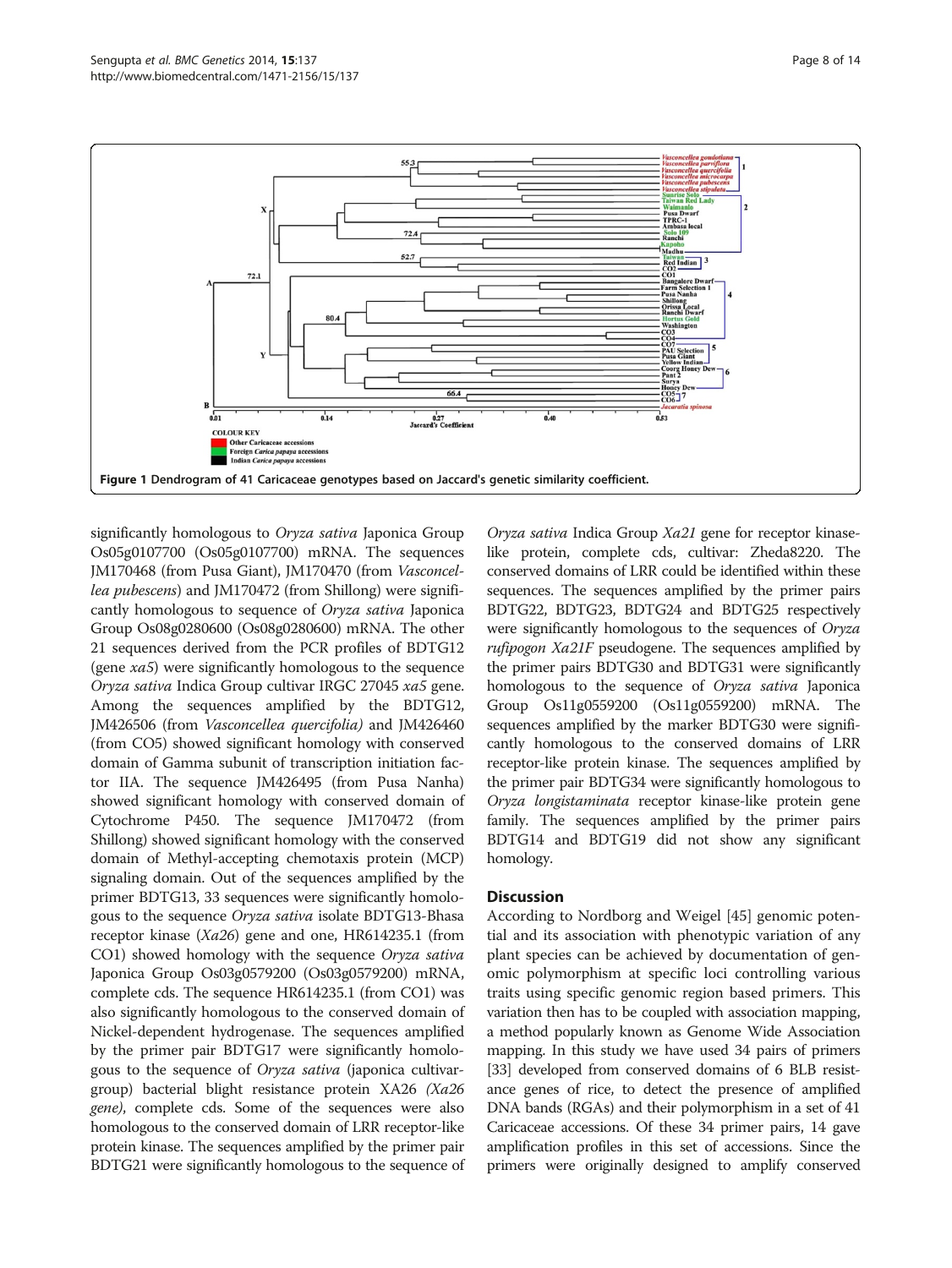| Marker  | N<br>N1 |             | GenBank      | Genotype name of         | L                    | <b>BLAST homology searches (Megablast)</b>                                                                        |           | Q         | Conserved domain homology searches                                   |                |
|---------|---------|-------------|--------------|--------------------------|----------------------|-------------------------------------------------------------------------------------------------------------------|-----------|-----------|----------------------------------------------------------------------|----------------|
|         |         |             | Acc. No.     | the GenBank<br>accession |                      | Homology                                                                                                          | E-value   |           | Homology                                                             | E-value        |
| BDTG 11 | 41      | 31          | Not assigned | Not applicable           | Average length 215bp | Oryza sativa Indica<br>Group cultivar IRGC<br>16339 xa5 gene, partial cds                                         | 4e-56     | 80%       | Not found                                                            | Not applicable |
| BDTG 12 | 41      | 31          | Not assigned | Not applicable           | Average length 456bp | Oryza sativa Indica<br>Group cultivar IRGC<br>27045 xa5 gene                                                      | 2e-135    | 80%       | Not found                                                            | Not applicable |
|         |         | 10          | JM426511.1   | Vasconcellea parviflora  | 189                  | Oryza nivara cultivar 1                                                                                           | $1e-23$   | 47%       | Not found                                                            | Not applicable |
|         |         |             | JM426525     | Vasconcellea stipulata   | 215                  | 06133 XA5 (xa5) gene,<br>complete cds                                                                             | 5e-19     | 35%       | Not found                                                            | Not applicable |
|         |         |             | JM426506     | Vasconcellea quercifolia | 123                  |                                                                                                                   | 4e-29     | 77%       | Gamma subunit of<br>transcription initiation<br>factor IIA           | 1.54e-04       |
|         |         |             | JM426460     | CO <sub>5</sub>          | 123                  |                                                                                                                   | $1e-17$   | 73%       | Gamma subunit<br>of transcription<br>initiation factor IIA           | 6.11e-04       |
|         |         |             | JM426516     | <b>Bangalore Dwarf</b>   | 115                  |                                                                                                                   | $1e-16$   | 80%       | Not found                                                            | Not applicable |
|         |         |             | JM426495     | Pusa Nanha               | 573                  | Carica papaya BAC clone 90D06,<br>complete sequence mRNA                                                          | 2e-24     | 17%       | Cytochrome P450                                                      | 3.08e-24       |
|         |         |             | HR614236     | CO <sub>1</sub>          | 1046                 | Brassica rapa subsp. pekinensis<br>clone KBrH011C10, complete<br>sequence                                         | 7e-64     | 30%       | Serpentine type<br>7TM GPCR<br>chemoreceptor Srz                     | 1.74e-04       |
|         |         |             | JM170468     | Pusa Giant               | 281                  | No significant similarity found                                                                                   | Not found | Not found | Not found                                                            | Not applicable |
|         |         |             | JM170470     | Vasconcellea pubescens   | 275                  |                                                                                                                   | Not found | Not found | Not found                                                            | Not applicable |
|         |         |             | JM170472     | Vasconcellea pubescens   | 555                  | Pseudomonas pseudoalcaligenes<br>CECT 5344 complete genome                                                        | 4e-138    | 70%       | Methyl-accepting<br>chemotaxis protein<br>(MCP), signaling<br>domain | 7.37e-33       |
| BDTG 13 | 40      | 34          | Not assigned | Not applicable           | Average length 175   | Oryza sativa isolate BDTG13-Bhasa<br>receptor kinase (Xa26) gene                                                  | $1e-16$   | 79%       | Not found                                                            | Not applicable |
| BDTG 13 |         | 1           | HR614235.1   | CO1                      | 108                  | Carica papaya chloroplast,<br>complete genome                                                                     | 0.080     | 89%       | Nickel-dependent<br>hydrogenase                                      | 1.74e-16       |
| BDTG14  | 39      | 0           | Not assigned | Not applicable           | Average length 232bp | No significant similarity found                                                                                   | Not found | Not found | Not found                                                            | Not found      |
| BDTG17  | 40      | 31          | Not assigned | Not applicable           | Average length 256bp | Oryza sativa (japonica cultivar-group)<br>bacterial blight resistance protein<br>XA26 (Xa26) gene, complete cds   | 3e-162    | 55%       | LRR receptor-like<br>protein kinase                                  | 1.23e-05       |
| BDTG19  | 41      | $\mathbf 0$ | Not assigned | Not applicable           | Average length 252bp | No significant similarity found                                                                                   | Not found | Not found | Not found                                                            | Not applicable |
| BDTG21  | 41      | 30          | Not assigned | Not applicable           | Average length 105bp | Oryza sativa Indica Group Xa21<br>gene for receptor kinase-like<br>protein, complete cds,<br>cultivar: zheda 8220 | 4e-161    | 76%       | LRR                                                                  | 6.45e-07       |

## <span id="page-8-0"></span>Table 4 Details of homology of the DNA sequences identified in this study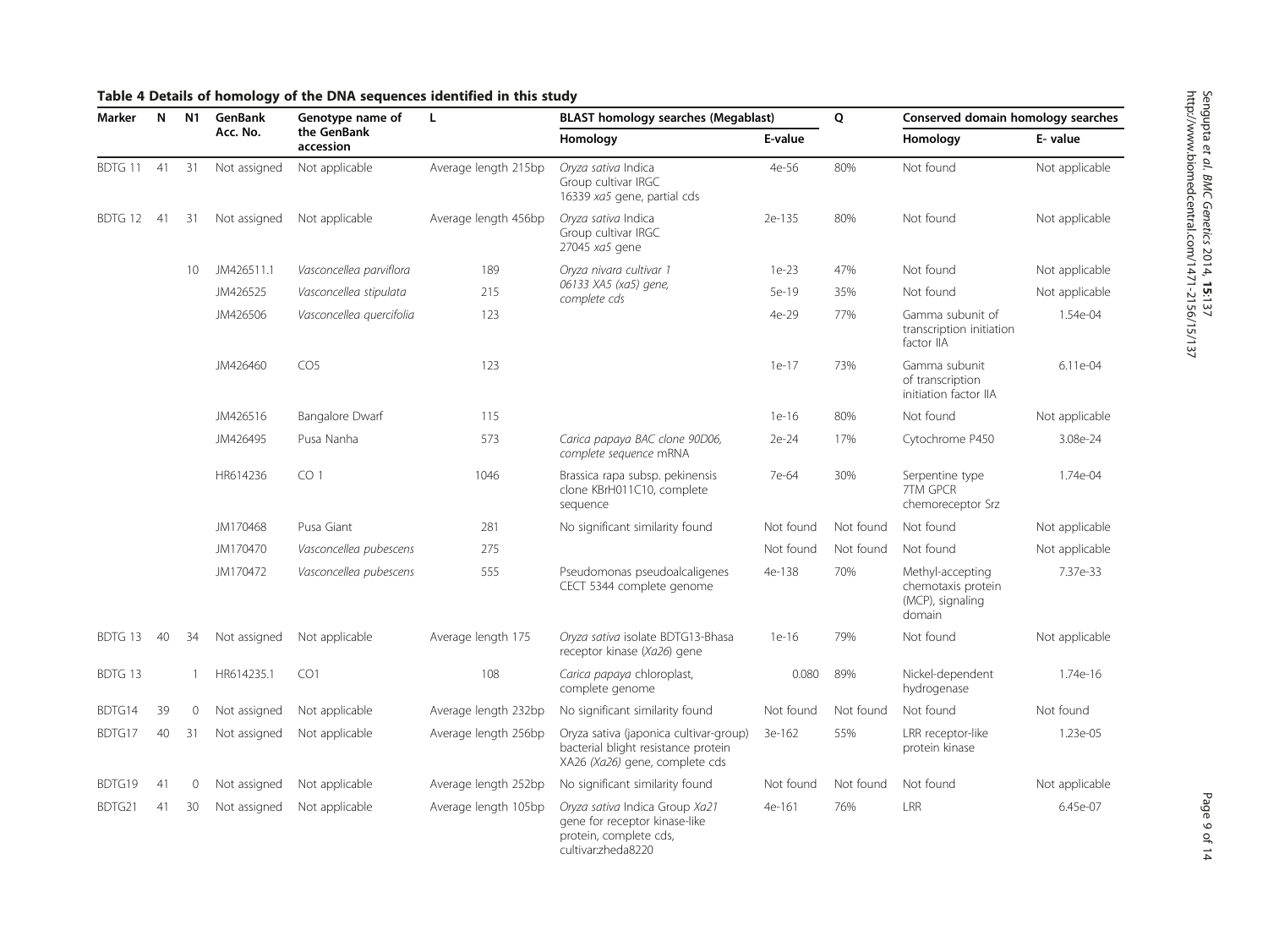#### Table 4 Details of homology of the DNA sequences identified in this study (Continued)

| BDTG22 | 40 | 37 | Not assigned | Not applicable | Average length 367bp | Oryza rufipogon Xa21F                                                | 0.0    | 82% | Not found                           | Not applicable |
|--------|----|----|--------------|----------------|----------------------|----------------------------------------------------------------------|--------|-----|-------------------------------------|----------------|
| BDTG23 | 40 | 31 | Not assigned | Not applicable | Average length 203bp | pseudogene, strain: W1236                                            | 0.0    | 80% | Not found                           | Not applicable |
| BDTG24 | 40 | 29 | Not assigned | Not applicable | Average length 287bp | Oryza rufipogon Xa21F<br>pseudogene, strain:W149                     | 0.0    | 80% | Not found                           | Not applicable |
| BDTG25 | 40 | 35 | Not assigned | Not applicable | Average length 181bp | Oryza rufipogon Xa21F<br>pseudogene, strain:W593                     | 0.0    | 79% | Not found                           | Not applicable |
| BDTG30 | 40 | 35 | Not assigned | Not applicable | Average length 254bp | Oryza sativa Japonica<br>Group Os11g0559200                          | 2e-137 | 72% | LRR receptor-like<br>protein kinase | $3.69e-1$      |
| BDTG31 | 41 | 34 | Not assigned | Not applicable | Average length 362bp | (Os11q0559200) mRNA                                                  | 1e-173 | 65% | Not found                           | Not applicable |
| BDTG34 | 39 |    | Not assigned | Not applicable | Average length 347bp | Oryza longistaminata<br>receptor kinase-like<br>protein gene, family | 2e-110 | 70% | Not found                           | Not applicable |

N – Total number of sequences obtained.

N1 – Total number of sequences producing significant homology with various sequences of Oryza sativa.

N2 – Total number of sequences allotted accession number by NCBI Genbank.

L – length of the sequence in bp.

Q – percentage of query coverage.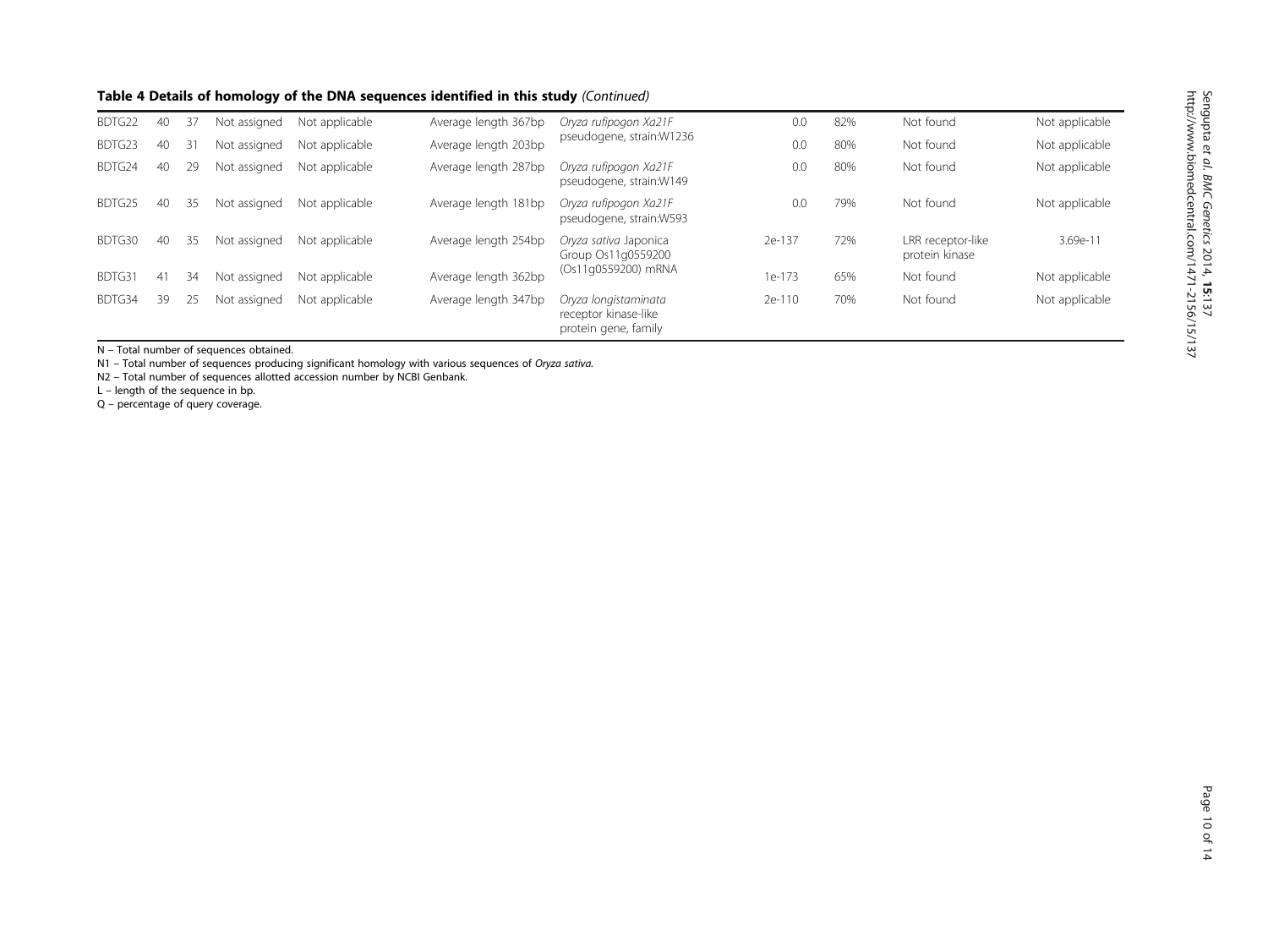domains of rice BLB resistance genes, they are not expected to behave as random primers and will only amplify sequences with a certain degree of stringency. Apart from clear and consistent amplification profiles, stutter bands, i.e. minor PCR products of lower intensity and lacking or having extra repeat units than the main allele, [\[46](#page-13-0)] were also present in the profiles of most of the markers used. Null alleles were present probably due to mutations in the binding region of one or both of the primers, thereby inhibiting primer annealing [\[37\]](#page-12-0).

In the dendrogram (Figure [1](#page-7-0)) the accessions of Vasconcellea species and Jacaratia spinosa had segregated from the Carica papaya accessions into different clusters. The Vasconcellea accessions had 7.5% similarity with the Carica papaya accessions whereas Jacaratia spinosa had only 1% similarity with either Carica papaya or Vasconcellea accessions. As indicated in a previous publication by Sengupta et al., [\[47\]](#page-13-0) this finding was similar to that proposed by taxonomic descriptions of Badillo [\[48\]](#page-13-0) and Amplified Fragment Length Polymorphism (AFLP) study of Van Droogenbroeck et al. [\[49\]](#page-13-0). Probably due to their similar lineage, the foreign Carica papaya accessions Sunrise Solo, Solo 109, Kapoho and Waimanalo had grouped into the same sub cluster (sub cluster 2). Such grouping was also obtained using the SSR profiles in a previous study [[50](#page-13-0)]. The Indian Carica papaya accessions Pusa Dwarf, RT1, Ambasa local, Ranchi and Madhu were included in the same cluster as Sunrise Solo in the dendrogram of Figure [1.](#page-7-0) This indicates a similar genetic nature of the concerned loci amplified by the primers used in this study. Whether those Indian Carica papaya accessions share the same lineage with the foreign Carica papaya accessions is not known because their parentage has not been elucidated. The accessions of the Coimbatore varieties (CO1- CO7) are phenotypically distinct and were bred at Tamil Nadu Agricultural University by different workers [[50](#page-13-0)]. Like the dendrogram obtained using SSR profiles [\[47](#page-13-0)], these accessions have segregated into different sub clusters in this case as well. These trends were also reiterated in a dendrogram derived from the combination of the SSR profiles and the RGA profiles (Additional file [3](#page-11-0): Figure S1). In could be observed from that dendrogram (Figure [1\)](#page-7-0) that Jacaratia spinosa had segregated out as a separate cluster all by itself and is only 2% similar with the rest of the Caricaceae accessions. In previous taxonomic classifications the genus Carica L. was divided into two sections, Carica and Vasconcellea. This segregation was based on the number of locules in the ovary as well as other morphological similarities between the two sections Based on genetic and morphological characteristics respectively Aradhya et al., [\[51](#page-13-0)] and Badillo [\[48](#page-13-0)] had separated the two sections into two different genera Vasconcellea Saint-Hilaire and Carica. According to the findings of Aradhya et al. [[51](#page-13-0)], Olson [\[52,53](#page-13-0)] and Kyndt et al [\[54\]](#page-13-0) there is a possibility that Jacaratia

shares a common ancestor with, or lies at the origin of Vasconcellea but not of Carica. In our dendrogram we see that Vasconcellea, Carica and Jacaratia have formed 3 distinct clusters. Moreover the similarity between Vasconcellea and Carica is more than the similarity between these two genus and Jacaratia spinosa. In our previous study of genetic diversity analysis with SSR [\[47](#page-13-0)], Vasconcellea and Jacartia were placed in the same cluster and Carica had segregated as a separate cluster. However in this case the alleles of the concerned loci were more similar between Vasconcellea and Carica hence they have been brought together and *Jacaratia* has separated as an outgroup.

In the same dendrogram of Additional file [3](#page-11-0): Figure S1, accessions of Vasconcellea sp. along with Hortus Gold formed a separate sub cluster. The foreign Carica papaya accessions Solo109, Sunrise Solo, Kapoho and Waimanlo had grouped together in a single sub cluster. The accessions of the Coimbatore varieties (CO1 – CO7) and the Pusa Giant, Pusa Dwarf and Pusa Nanha have segregated into different sub clusters.

The conserved domains identified in the sequences were gamma subunit of transcription initiation factor IIA, Cytochrome P450, MCP, signaling domain, Nickel-dependent hydrogenase, LRR receptor-like protein kinase and LRRs. Out of these the LRR domain is present both in pathogenassociated molecular patterns (PAMP) receptors, and in majority of Resistance (R) proteins [\[55\]](#page-13-0). Some R proteins structurally resemble the PAMP receptor like kinases (RLKs), such as the rice  $Xa21$  and  $Xa26$  proteins [[56](#page-13-0)]. LRR ribonuclease inhibitor (RI)-like subfamily are 20-29 residue sequence motifs present in many proteins that participate in protein-protein interactions and have different functions and cellular locations. A number of LRRs have been identified in this study, but the detailed structure, function and cellular location are not known and will be elucidated in future dissertations.

The sequences JM426506 and JM426460 amplified by the primer BDTG12 showed significant homology with the conserved domain of gamma subunit of transcription initiation factor IIA (TFIIAγ). The primer pair BDTG 12 was designed from the rice gene xa5. The mRNA transcribed by the gene xa5 translates to a protein which acts both as a transcription factor and a bacterial blight resistance protein in rice [\[57](#page-13-0)]. TFIIAγ is one of the general transcription factors for RNA polymerase II which increases the affinity of the TATAbinding protein (TBP) for DNA, in order to assemble the initiation complex. TFIIA also functions as an activator during development and differentiation, and is involved in transcription from TATA-less promoters (NCBI). The  $xa5$  gene is unusual in that it is recessive and does not conform to one of the typical resistance gene structural classes [[57\]](#page-13-0). Whether the xa5-like sequences identified in Caricaceae confers resistance to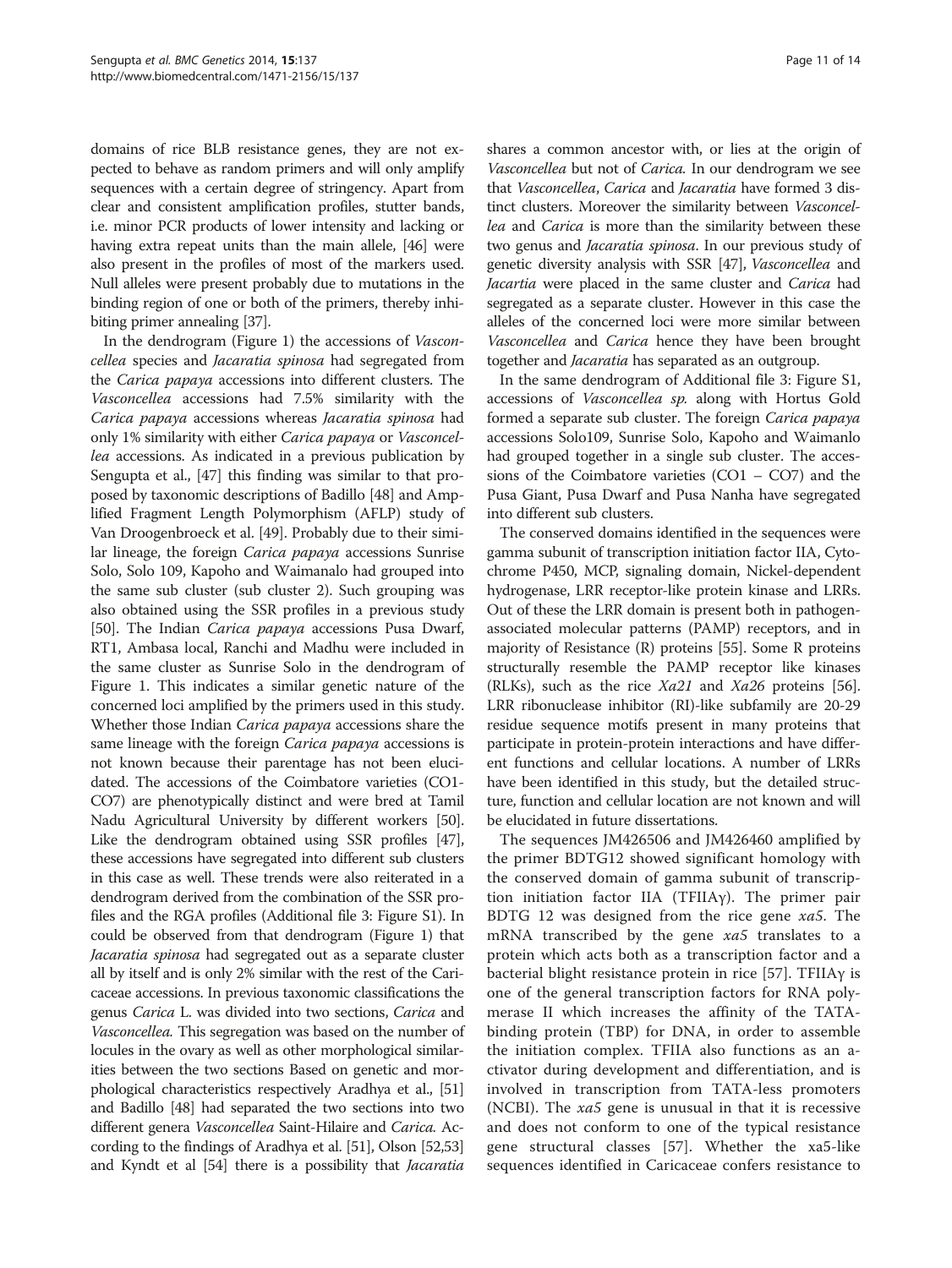<span id="page-11-0"></span>bacterial diseases or acts simply as a transcription factor is yet to be elucidated.

The sequence JM426495 amplified by the primer BDTG12 showed significant homology with the conserved domain of cytochrome P450 Among the cytochrome P450 enzymes, CYP51 sterol demethylases are one the most ancient and conserved [[58](#page-13-0)]. Apart from its regular function in plants in the synthesis of essential sterols, CYP51 is used for the production of antimicrobial compounds (avenacins) that confer Fusarium rot resistance in oats [[59](#page-13-0)]. Fusarium rot has previously been reported in papaya by Guevara et al. [[60](#page-13-0)] and Correia et al. [[61](#page-13-0)] and antifungal activity in leaves and seeds of Carica papaya L. cv. Maradol due to the presence of triterpenoid glycoside type saponins have already been proposed by Quintal et al. [[62](#page-13-0)]. Perhaps the cytochrome P450 domain identified in our papaya samples also serves a similar function in the production of plant defense compounds.

The sequence JM170472 amplified by the marker BDTG12 was significantly homologous to Methylaccepting chemotaxis protein (MCP), signaling domain. The cytokinin inducible genes IBC6 and IBC7, identified by Brandstatter and Kieber [[63\]](#page-13-0) from etiolated Arabidopsis. They encode proteins similar to Bacterial Response Regulators. The deduced amino acid sequence of IBC6 and IBC7 aligned significantly with the sequence of conserved regions of chemotaxis response regulators CheY from Escherichia coli. The CheY are commonly known as methyl-accepting chemotaxis proteins (MCPs), [\[64\]](#page-13-0). However no significant homology was observed between the sequence JM170472 and the sequences of IBC6 or IBC7 or CheY.

The sequence HR614235.1 amplified by the primer pair BDTG13 was significantly homologous with the conserved domain of Nickel-dependent hydrogenase. These enzymes indirectly influence plant productivity through its role in nitrogen-fixing symbionts [\[65](#page-13-0)]. A role for nickel in plant disease resistance has also been observed and has been attributed to a direct phyto-sanitary effect on pathogens, or to a role of nickel on plant disease resistance mechanisms [[66,67\]](#page-13-0). The presence of nickel in the bark of Carica papaya have already detected by Mishra et al., [\[68\]](#page-13-0). However the mechanism of this nickel in disease resistance is yet to be elucidated.

Information on disease resistance genes of papaya is scarce as compared to Arabidopsis and Oryza. Studies like this one pave way for the vast amount of work yet undone. According to existing reports [\[https://www.apsnet.org/pub](https://www.apsnet.org/publications/commonnames/Pages/Papaya.aspx)[lications/commonnames/Pages/Papaya.aspx](https://www.apsnet.org/publications/commonnames/Pages/Papaya.aspx)] Xanthomonas oryzae is not pathogenic to Carica papaya or Vasconcellea sp. However Papaya fruits are frequently spoiled by soft rot caused by Xanthomonas campestris [\[69](#page-13-0)] under post harvest condition. There are no reports of pathogenicity of Xanthomonas campestris in Caricaceae under field conditions. Nevertheless the causal organisms of more destructive

bacterial diseases of papaya like canker, leaf spot and internal yellowing, Erwinia sp., Pseudomonas carica-papayae and Enterobacter cloacae respectively are also gammaproteobacteria like Xanthomonas. Since the plant disease resistance genes are structurally and functionally conserved, there are possibilities that defence against the pathogenocity of Erwinia sp., Pseudomonas carica-papayae and Enterobacter cloacae are also mediated in a way similar to that against Xanthomonas oryzae in rice. Whether the identified DNA sequences from this study actually have any association with the soft rot disease or any other bacterial disease of papaya are yet to be unfolded. Such experiments were beyond the scope of this study and will be pursued by us in our future endeavors. Primers designed from known disease resistance genes from other plants should also be used to search for homologous DNA bands and sequences. There should be a large scale investigation on the LRR regions of Carica papaya and other Caricaceae genus specially Vasconcellea. Their uniqueness has already been shown insilico by Porter et al., [\[9\]](#page-12-0) and there are chances that DNA sequence analysis of LRR regions will bring forth some more special features. Cloning, characterization and expression analysis of the linked genes or DNA sequences should follow next.

#### Conclusion

Several researchers have proved that plant disease resistance genes are structurally and functionally conserved. Based on that principle this study has used 34 primer pairs designed from the conserved domains of 6 BLB resistance genes of rice to identify RGAs in accessions of Caricaceae. Several DNA bands were amplified by 14 primer pairs. The homology of the sequences of the amplified DNA bands with that of Oryza sativa clearly shows that some of the conserved regions of resistance genes are conserved across evolutionary distances between Caricaceae and Oryza while some others are not. The findings of this study should be informative for the elucidating the structure, function and genetic diversity of disease resistance genes of Carica papaya and other related species in future.

#### Availability of supporting data

The data set supporting the results of this article is included within the additionl file named Additional file 2: Table S2. 1/0 matrix.

#### Additional files

[Additional file 1: Table S1.](http://www.biomedcentral.com/content/supplementary/s12863-014-0137-0-s1.doc) Analysis of Variance Table

[Additional file 2: Table S2.](http://www.biomedcentral.com/content/supplementary/s12863-014-0137-0-s2.xls) One/zero matrix for the RGA profiles.

[Additional file 3: Figure S1.](http://www.biomedcentral.com/content/supplementary/s12863-014-0137-0-s3.jpeg) Dendrogram of 41 Caricaceae accessions using SSR and RGA profiles based on Jaccard's genetic similarity coefficient.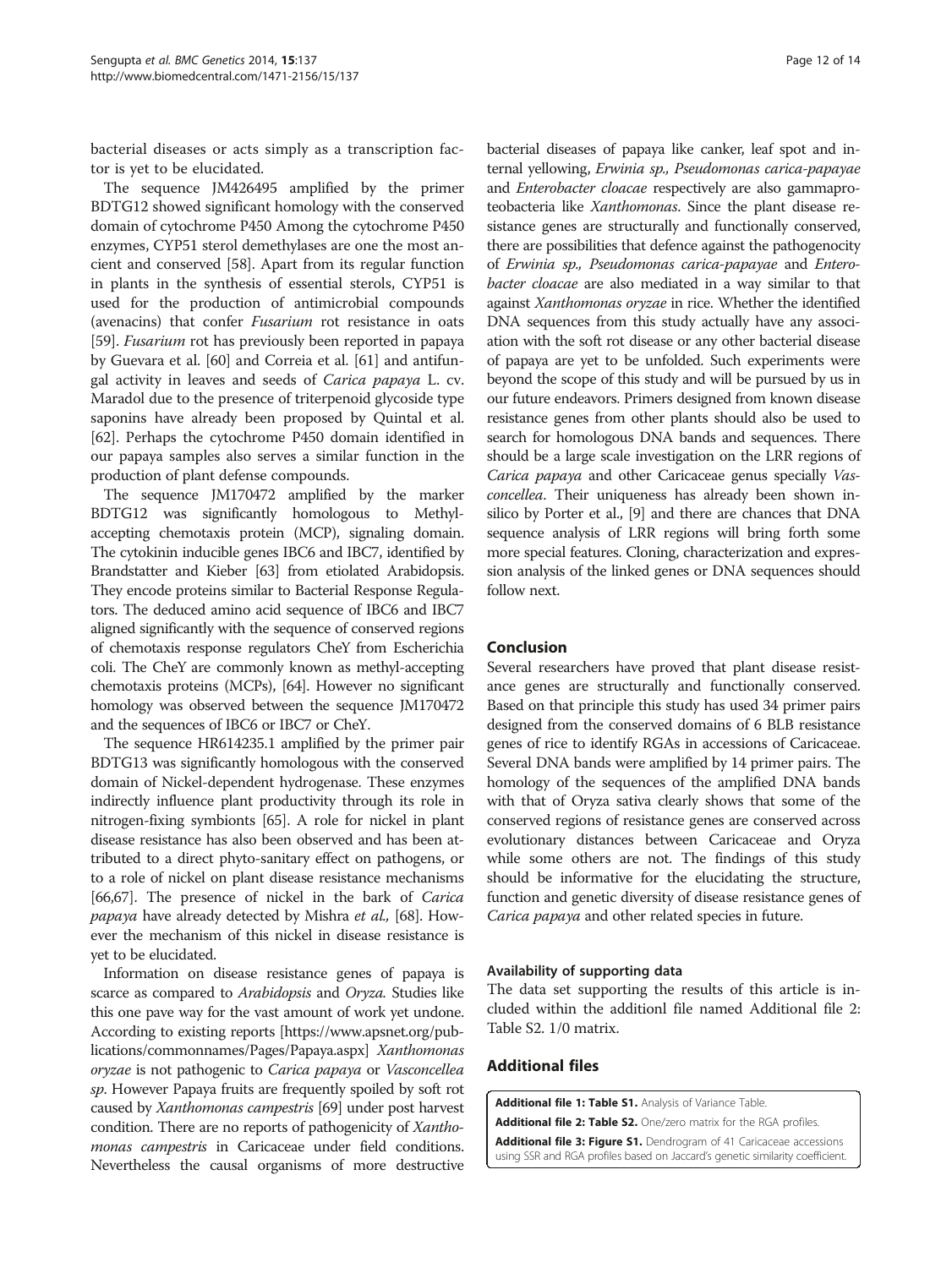#### <span id="page-12-0"></span>Competing interests

The authors declare that they have no competing interest.

#### Authors' contributions

SS procured all the Caricaceae accessions and did all the experiments pertaining to DNA extraction, PCR, PAGE and collected data. BD was involved in data analysis and drafting of the manuscript and helped with data collection. MP did the bootstrap analysis and constructed the dendrogram. PA was involved with the conception of the work. TKG was involved with the conception of the work and gave the final approval to the version of the manuscript that is being sent for consideration for publication. All authors read and approved the final manuscript.

#### Acknowledgement

The authors wish to thank United States Department of Agriculture, Indian Council of Agricultural Research, Indian Institute of Horticultural Research, Orissa University of Agriculture and Technology and Tamil Nadu Agriculture University for contributing the Caricaceae accessions. They also wish to thank the Department of Science and Technology for providing the research funding through Bose Institute and for providing the fellowship to Basabdatta Das. Thanks are also due to the University of Calcutta for providing fellowship to Samik Sengupta.

#### Author details

<sup>1</sup> Division of Plant Biology, Bose Institute, Main Campus, 93/1 A.P.C. Road, Kolkata 700009, West Bengal, India. <sup>2</sup>Department of Horticulture, Institute of Agricultural Science, University of Calcutta, 35, Balligunge Circular Road, Kolkata 700029, West Bengal, India. <sup>3</sup>National Institute of Plant Genome Research (NIPGR), Aruna Asaf Ali Marg, New Delhi 110067, India.

#### Received: 16 August 2013 Accepted: 24 November 2014 Published online: 10 December 2014

#### References

- 1. FAO: Statistical Databases of the Food and Agriculture Organization of the United Nations. 2011 [[www.fao.org/statistics\]](http://www.fao.org/statistics)
- 2. Xu Y, Ouyang XX, Zhang HY, Kang GB, Wang YJ, Chen H: Identification of a RAPD marker linked to fusarium wilt resistant gene in wild watermelon germplasm (Citrullus lanatus var. citroides). Acta Bot Sin 1999, 41:952–955.
- Wehner TC: Proc. IXth EUCARPA Meeting on Genetics and Breeding of Cucurbitaceae, L'institut National de la Recherche Agronomique (21–24 May 2008, Avignon, France). In Cucurbitaceae. Overview of the Genes of Watermelon. Edited by Pitrat M. 2008:79–90.
- 4. Harris KR, Ling K, Wechter WP, Levi A: Identification and utility of markers linked to the zucchini yellow mosaic virus resistance gene in watermelon. J Amer Soc Hort Sci 2009, 134:1–6.
- 5. Ling KS, Harris KR, Meyer JDF, Levi A, Guner N, Wehner TC, Bendahmane A, Havey MJ: Non-synonymous single nucleotide polymorphisms in the watermelon eIF4E gene are closely associated with resistance to zucchini yellow mosaic virus. Theor Appl Genet 2009, 120:191–200.
- 6. Fitch MM, Manshardt RM, Gonsalves D, Slightom JL, Sanford JC: Virus resistant papaya plants derived from tissues bombarded with the coat protein gene of papaya ringspot virus. BioTechnology 1992, 10:1466–1472.
- 7. Drew RA, O'Brien CM, Magdalita PM: Development of interspecific Carica hybrids. Acta Horticulture 1998, 461:285–292.
- 8. Manshardt RM, Wenslaff TF: Interspecific hybridization of papaya with other species. J Amer Soc Hort Sci 1989, 114:689–694.
- 9. Porter BW, Paidi M, Ming R, Alam M, Wayne T, Nishijima WT, Yun J, Zhu YJ: Genome-wide analysis of Carica papaya reveals a small NBS resistance gene family. Mol Gen Genomics 2009, 281(6):609–626.
- Arumuganathan K, Earle ED: Nuclear DNA content of some important plant species. Plant Mol Biol Rep 1991, 9:208–218.
- 11. Ming R, Hou S, Feng Y, Yu Q, Dionne-Laporte A, Saw JH: The draft genome of the transgenic tropical fruit tree papaya (Carica papaya Linnaeus). Nature 2008, 452:991–996.
- 12. Amaral PPR, Alves PCM, Martins NF, da Silva FR, de Capdeville G, Souza Júnior MT: Identification and characterization of a resistance gene analog (RGA) from the Caricaceae Dumort family. Rev Bras Frutic 2006, 28(3):458–462.
- 13. Bertioli DJ, Leal Bertioli SC, Lion MB, Santos VL, Pappas JRG, Cannon SB, Guimaraes PM: A large scale analysis of resistance gene homologues in Arachis. Mol Gen Genomics 2003, 270:34–45.
- 14. Hammond KE, Jones JG: Plant disease resistance genes. Annu RevPlant Physiol Plant Mol Biol 1997, 48:575–607.
- 15. Bent AF: Plant disease resistance genes: function meets structure. Plant Cell 1996, 8:1757–1771.
- 16. Ellis J, Dodds P, Pryor T: Structure, function and evolution of plant disease resistance genes. Curr Opin Plant Biol 2000, 3:278–284.
- 17. Woodhouse MR, Tang H, Freeling M: Different gene families in Arabidopsis thaliana transposed in different epochs and at different frequencies throughout the rosids. Plant Cell 2011, 23(12):4241–4253.
- 18. Abrouk M, Murat F, Pont C, Messing J, Jackson S, Faraut T, Tannier E, Plomion C, Richard Cooke R, Feuillet C, Salse J: Palaeogenomics of plants: syntenybased modelling of extinct ancestors. Trends Plant Sci 2010, 15:479–487.
- 19. Salse J, Piegu B, Cooke R, Delseny M: Synteny between Arabidopsis thaliana and rice at the genome level: a tool to identify conservation in the ongoing rice genome sequencing project. Nucleic Acid Res 2002, 30(11):2316–2328.
- 20. Leister D, Ballvora A, Salamini S, Gebhardt CA: A PCR based approach for isolating pathogen resistance genes from potato with potential for wide application in plants. Nat Genet 1996, 14(4):421–429.
- 21. Kanazin V, Frederick ML, Shoemaker RC: Resistance gene analogs are conserved and clustered in soybean. Proc Acad Natl Sci USA 1996, 93(21):11746–11750.
- 22. Yu YG, Buss GR, Saghai Maroof MA: Isolation of a super family of candidate disease-resistance genes in soybean based on a conserved nucleotide-binding site. Proc Acad Natl Sci USA 1996, 93(21):11751–11756.
- 23. Sakaguchi S: Linkage studies on the resistance to bacterial leaf blight, Xanthomonas oryzae (Uyeda et Ishiyama) Doeson, in rice. Bull. Natl. Inst. Agr. Sci. Ser. D 1967, 16:1-18. Japanese/English.
- 24. Petpisit V, Khush GS, Kauffman HE: Inheritance to bacterial blight in rice. Crop Sci 1977, 17:551–554.
- 25. Ronald PC, Albano B, Tabien R, Abenes L, Wu K: Genetic and physical analysis of the rice bacterial blight disease resistance locus, Xa21. Mol Gen Genet 1992, 236:113–120.
- 26. Song WY, Wang GL, Chen LL, Kim HS, Pi LY, Holsten T, Gardner J, Wang B, Zhai WX, Zhu LH, Fauquet C, Ronald P: A receptor kinase-like protein encoded by the rice disease resistance gene, Xa21. Science 1995, 270:1804–1806.
- 27. Song WY, Pi LY, Wang GL, Gardner J, Holsten T, Ronald PC: Evolution of the rice Xa21 disease resistance gene family. Plant Cell 1997, 9:1279–1287.
- 28. Chen S, Huang ZH, Zeng LX, Yang JY, Liu QG, Zhu XY: High resolution mapping and gene prediction of Xanthomonas oryzae pv. oryzae resistance gene Xa7. Mol Breed 2008, 22:433–441.
- 29. Garris AJ, McCouch SR, Kresovich S: Population structure and its effect on haplotype diversity and linkage disequilibrium surrounding the xa5 locus of rice (Oryza sativa L.). Genetics 2003, 165:759–769.
- 30. Lee KS, Rasabandith S, Angeles ER, Khush GS: Inheritance of resistance to bacterial blight in 21 cultivars of rice. Phytopathology 2003, 93:147–152.
- 31. Yoshimura S, Yamanouchi U, Katayose Y, Toki S, Wang ZX, Kono I, Kuruta N, Yano M, Iwata N, Sasaki T: Expression of Xa1, a bacterial blight resistance gene in rice, is induced by bacterial inoculation. Proc Acad Natl Sci USA 1998, 95:1663–1668.
- 32. Gu K, Yang B, Tian D, Wu L, Wang D, Sreekala C, Yang F, Chu Z, Wang GL, White FF, Yin Z: R gene expression induced by a type-III effector triggers disease resistance in rice. Nature 2005, 435:1122–1125.
- 33. Das B, Sengupta S, Prasad M, Ghose TK: Genetic diversity of the conserved motifs of six bacterial leaf blight resistance genes in a set of rice landraces. BMC Genet 2014, 15:82.
- 34. Walbot V: Preparation of DNA from single rice seedling. Rice Genet Newsl 1988, 5:149–151.
- 35. Sambrook J, Fritsch EF, Maniatis T: Molecular Cloning: A Laboratory Manual. 2nd edition. New York: Cold Spring Harbour Laboratory Press; 1989.
- 36. Cho YG, Ishii T, Temnykh S, Chen X, Lipovich L, Park WD, Ayres N, Cartinhour S, McCouch SR: Diversity of microsatellites derived from genomic libraries and GenBank sequences in rice (Oryza sativa L.). Theor Appl Genet 2000, 100:713.
- 37. Callen DF, Thompson AD, Shen Y, Phillips HA, Richards RI, Mulley JC, Sutherland GR: Incidence and origin of "null" alleles in the (AC) n microsatellite markers. Am J HumGenet 1993, 52:922–927.
- 38. Jain S, Jain RK, McCouch SR: Genetic analysis of Indian aromatic and quality rice (Oryza sativa L.) germplasm using panels of fluorescentlylabeled microsatellite markers. Theor Appl Genet 2004, 109:965–977.